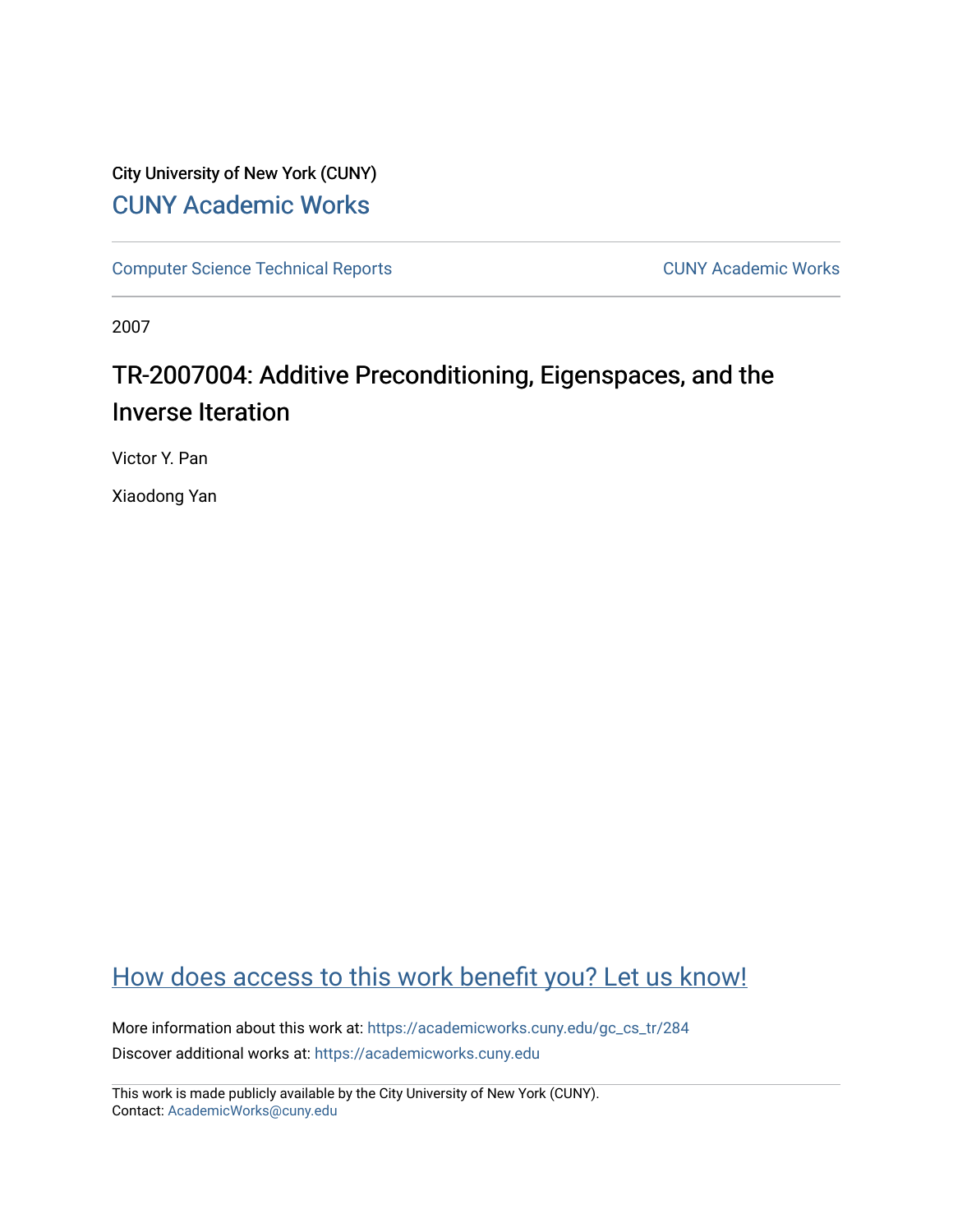# Additive Preconditioning, Eigenspaces, and the Inverse Iteration <sup>∗</sup>

Victor Y. Pan<sup>[1,3]</sup> and Xiaodong Yan<sup>[2]</sup>

[1] Department of Mathematics and Computer Science Lehman College of the City University of New York Bronx, NY 10468 USA victor.pan@lehman.cuny.edu

> [2] Ph.D. Program in Computer Science The City University of New York New York, NY 10036 USA xyan@gc.cuny.edu

[3] http://comet.lehman.cuny.edu/vpan/

#### Abstract

Previously we have showed that the computation of vectors in and bases for the null space of a singular matrix can be accelerated based on additive preconditioning and aggregation. Now we incorporate these techniques into the inverse iteration for computing the eigenvectors and eigenspaces of a matrix, which are the null vectors and null spaces of the same matrix shifted by its eigenvalues. According to our analysis and extensive experiments, our acceleration of every iteration step does not slow down the convergence.

Key words: Additive preconditioning, Eigenspaces, Inverse Iteration

<sup>∗</sup>Supported by PSC CUNY Awards 66437-0035 and 67297-0036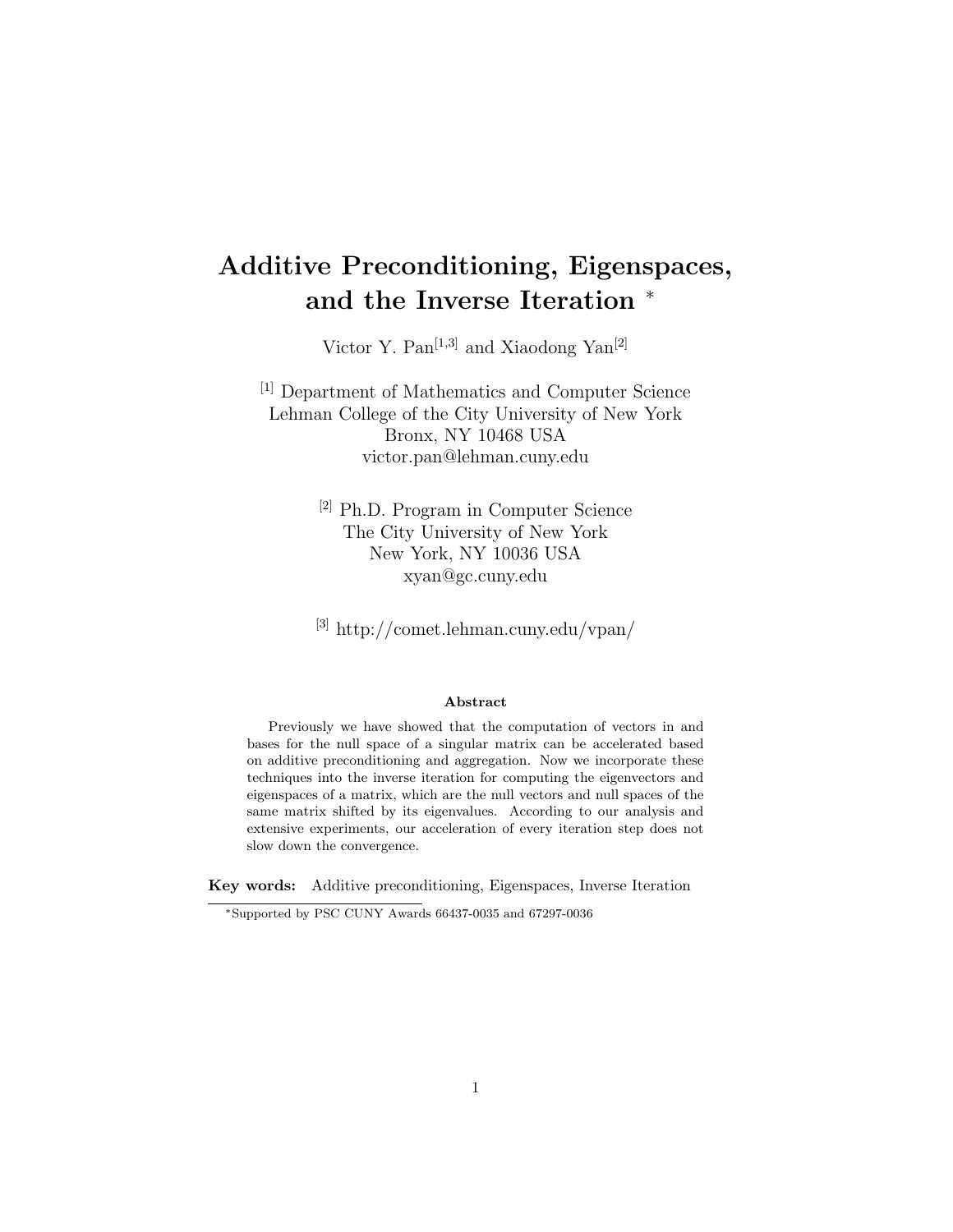### 1 Introduction

### 1.1 Computing in the null spaces, additive preconditioning, and extension to eigen-solving

Given an  $n \times n$  matrix A of a rank  $\rho < n$ , suppose we seek its null vector or null basis, that is, a vector in or a basis for the (right) null space  $RN(A)$ . One can obtain them via computing the SVD, QRP or PLU factorizations [1]–[5], or the inverse of a nonsingular  $\rho \times \rho$  submatrix of matrices A or MAN for some nonsingular multipliers M and N.

In [6] we study an alternative approach based on *addititive preprocessing* of the input matrix A. Hereafter  $M^H$  denotes the Hermitian (that is, complex conjugate) transpose of a matrix  $M$ , which is just its transpose  $M<sup>T</sup>$  for a real matrix  $M$ , and "A-" and "APP" abbreviate "additive" and "additive preprocessor", respectively.

Define two *generators* U and V of size  $n \times r$ , suppose an APP  $UV^H$  has rank  $r = n - \rho$  equal to the nullity of the matrix A, and let the A-modification  $C = A + UV^H$  have full rank. Then the columns of the *null aggregate*  $C^{-1}U$ form a null basis for the matrix A, and so we call the matrix  $C^{-1}U$  a null matrix basis for the matrix A and call the computation of this basis the Null Aggregation (cf. Theorem 2.1).

According to the analysis and extensive experiments in [7], A-preprocessing of an  $n \times n$  ill conditioned input matrix A with a random well conditioned and properly scaled APPs  $UV^H$  of a rank r (such that the ratio  $||UV^H||_2/||A||_2$ is neither large nor small) is likely to yield an A-modification  $C = A + UV^H$ with the condition number of the order of  $\sigma_{r+1}(A)/\sigma_n(A)$  where  $\sigma_i(A)$  denotes the jth largest singular value of the matrix A. If  $\sigma_1(A) \gg \sigma_{r+1}(A)$ , then our A-preprocessing is likely to be A-preconditioning, that is, likely to decrease the condition number substantially.

Furthermore, very weak randomization, which we call pseudo randomization, is actually sufficient, allowing us to choose structured and/or sparse APPs [7, Examples 4.1–4.6. This is an important advantage where the ranks  $r$  are large.

Since our techniques preserve matrix structure and improve conditioning, they enable effective application of the GMRES and Conjugate Gradient algorithms  $[1, Section 10.2], [5], [8]–[10]$  in these computations.

#### 1.2 The cases of rank-one and rank-two modifications

Let us examine more closely the simplest case where  $r = 1$ . Given a normalized  $n \times n$  matrix A of rank  $n - 1$  (with  $||A||_2 = 1$ ), suppose we seek its normalized null vector y. Let a normalized rank-one APP  $uv<sup>H</sup>$  define a nonsingular Amodification  $C = A + \mathbf{u}\mathbf{v}^H$ . Then  $\mathbf{y} = \tilde{\mathbf{y}}/||\tilde{\mathbf{y}}||_2$ ,  $\tilde{\mathbf{y}} = C^{-1}\mathbf{u}$ , so that the problem is essentially reduced to solving a nonsingular linear system of equations  $C\tilde{\mathbf{y}} = \mathbf{u}$ .

This reduction little affects the conditioning of the problem. Indeed, according to our study in [7], for a pair of (pseudo) random normalized vectors u and **v**, we can expect that the ratios  $\sigma_n(C)/\sigma_{n-1}(A)$  and therefore cond<sub>2</sub> C/ cond<sub>2</sub> A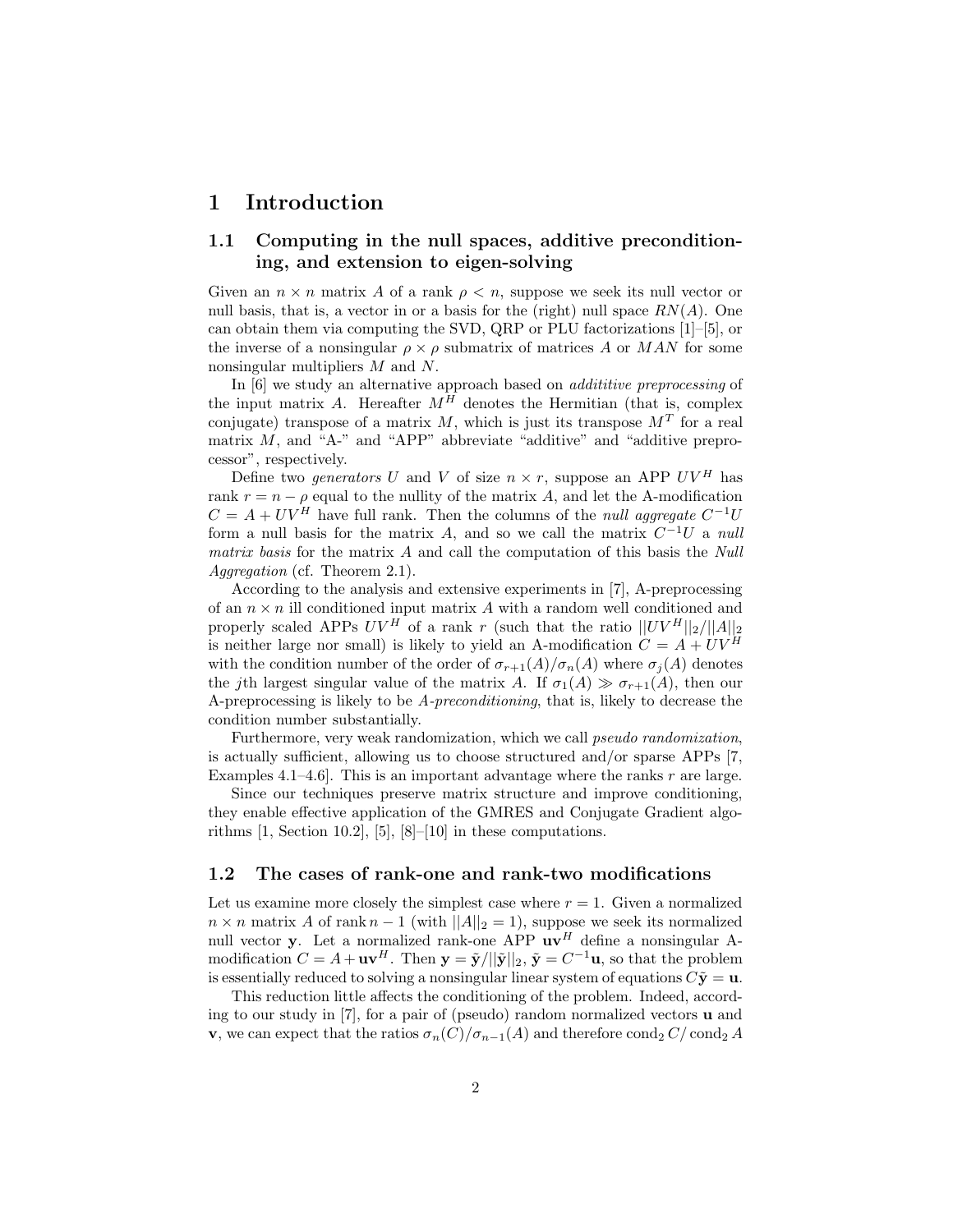are neither large nor small, so that the A-modification  $C$  is well conditioned if and only if so is the matrix A.

Now suppose the ratio  $\sigma_1(A)/\sigma_{n-2}(A)$  is not large but  $\sigma_{n-2}(A) >> \sigma_{n-1}(A)$ . Then for (pseudo) random normalized APPs  $uv^H$  and  $u_1v_1^H$  and A-modifications

$$
C_1 = A + \mathbf{u}_1 \mathbf{v}_1^H
$$
,  $C = C_1 + \mathbf{u} \mathbf{v}^H = A + UV^H$ ,  $U = (\mathbf{u}, \mathbf{u}_1)$ ,  $V = (\mathbf{v}, \mathbf{v}_1)$ ,

we can expect that the ratios  $\sigma_1(C_1)/\sigma_{n-1}(C_1)$  and  $\sigma_1(C)/\sigma_n(C)$  are not large, even though  $\sigma_{n-1}(C_1) >> \sigma_n(C_1)$ .

In this case, rank-one modification  $A \leftarrow C_1 = A + \mathbf{u}_1 \mathbf{v}_1^H$  avoids singularity, but reduces the null vector computation to the solution of an ill conditioned linear system  $C_1$ **y** = **u**<sub>1</sub>.

We can fix this defect by applying rank-two modification. The range (that is, the column span) of the  $n \times 2$  matrix  $C^{-1}U$  contains the vector y, so that  $y = C^{-1}Ux$  where  $AC^{-1}Ux = 0$ . This reduces the search for a null vector of an  $n \times n$  matrix A to the similar problem for its  $n \times 2$  null aggregate AC<sup>-1</sup>U and, if the  $n \times 2$  matrix U has full rank two, then to the null vector problem for the 2 × 2 Schur aggregate  $G = I_r - V^H C^{-1} U$  because  $AC^{-1} U = U G$ . We refer the reader to [11] on the computations with the Schur aggregates.

We call this technique the Null Aggregation. It is a natural descendant of the aggregation methods in [12], which in the 1980s evolved into the Algebraic Multigrid. To obtain a better insight into the nature of aggregation, one can also compare our present approach with trilinear aggregating in [13]. The latter technique has been an indispensible ingredient in the design of the currently fastest algorithms for  $n \times n$  matrix multiplication, both the ones in [14], which are the fastest known algorithms for immense  $n$ , and the ones in [13], [15], which are the fastest known algorithms for dimensions  $n$  from 20 to, say,  $2^{20}$  and which have efficient numerical implementations in [16], [17].

#### 1.3 Extension to eigen-solving and the related works

The eigenspace of a matrix M associated with its eigenvalue  $\lambda$  is just the null space of the matrix  $A = \lambda I_n - M$ , and so the above approach can be incorporated into the known eigen-solvers, in particular the inverse iteration. In the present paper we elaborate upon this incorporation. Our study can be readily extended to shift-and-invert enhancement of the Lanczos, Arnoldi, Jacobi–Davidson, and other effective eigen-solvers. Our analysis and extensive experiments show that our modification does not affect the convergence rate, even though it improves conditioning of every iteration step. We demonstrate the power of our approach in its initial version. We suspect that this power can be substantially enhanced.

Small-rank modification is a known tool for decreasing the rank of a matrix [18], [19], fixing its small-rank deviations from the Hermitian, positive definite, and displacement structures, and supporting the divide-and-conquer algorithms for approximating the eigenvalues and eigenvectors of Hermitian tridiagonal matrices [1, Section 8.5.4], [3, Section 3.2], [20], [21]. (We refer the reader to [22] on some serious difficulties with the extension of this approach to the non-Hermitian eigenproblem.) These techniques, however, have not been directed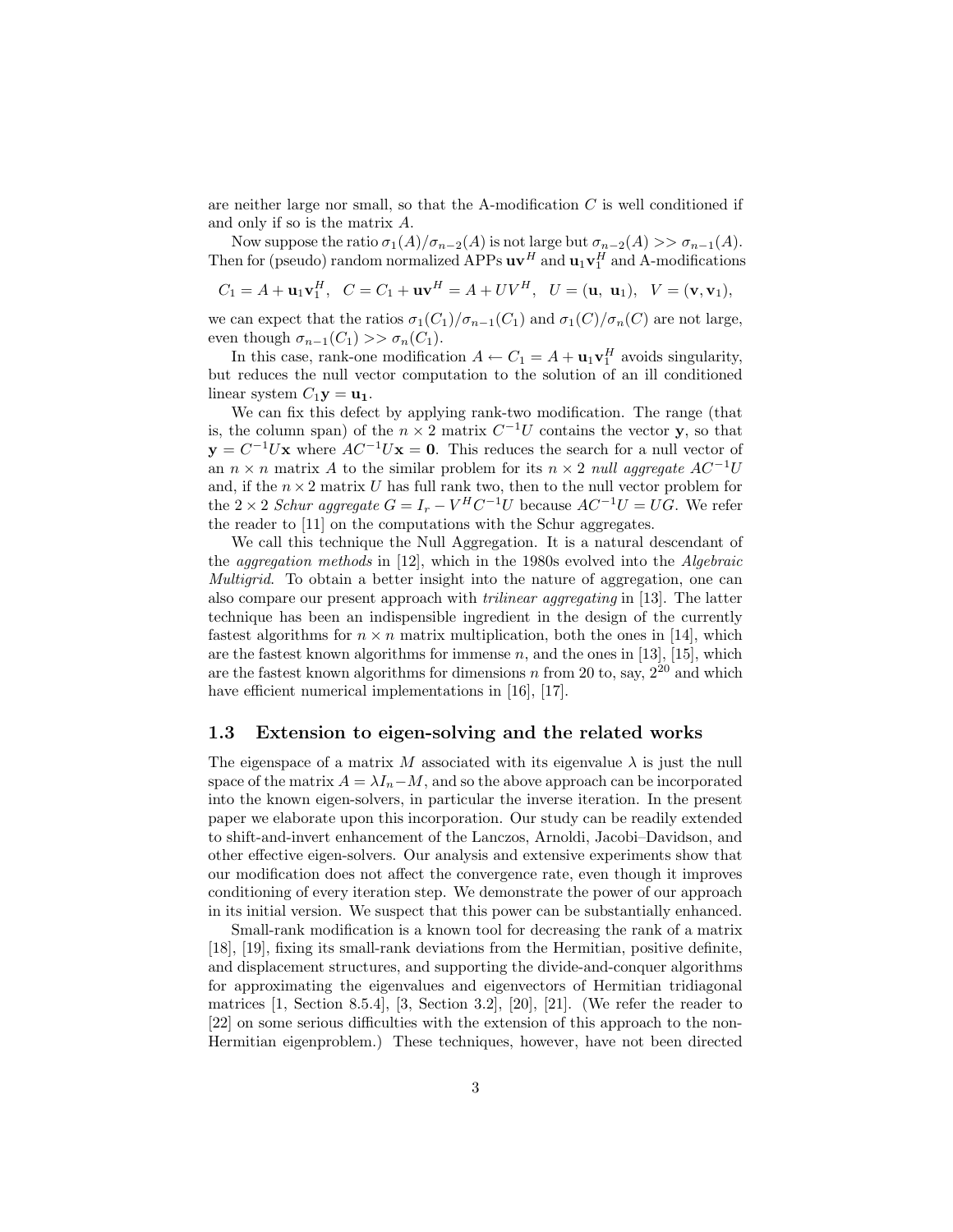to preconditioning the input matrix, which is the main issue of our application of such modifications to eigen-solving.

We first introduced our techniques of A-preconditioning to accelerate the inverse power iteration, which we applied to polynomial root-finding (see [23] and Appendix B).

#### 1.4 Organization of the paper

We organize our presentation as follows. In the next section we recall the basic theorem from [6]. In Section 3 and also in the next section, we state some definitions. (We present and analyze our algorithms for the general case of matrix polynomials, but at least on first reading one can assume just the classical algebraic eigenproblem [1], [3], [24].) In Section 4 we observe some affects of the A-preprocessing on the eigenvectors. In Section 5 we briefly review the inverse iteration for eigenproblem and sketch our modification. In Sections 6 and 7 we describe our rank-one and varaible-rank modifications of this iteration, respectively. In Section 8 we show their local quadratic convergence. In Section 9 we present the results of our numerical experiments. In Section 10 we list some natural extensions of our algorithms. In Appendix A we theoretically study the affects of A-preconditioning on the eigensystem. In Appendix B we comment on applications to polynomial root-finding.

The tests have been designed by both coauthors, and the second coauthor has actually run the tests. Otherwise the paper is due to the first author.

### 2 The basic theorem

Designing our algorithms for null bases and null vectors and extending them to eigenvectors, we rely on the following theorem from [6]. Hereafter  $L(A)$ and  $N(A) = RN(A)$  denote the left and (right) null spaces of a matrix A, respectively; range $(M)$  is the range of a matrix M, that is its column span; rnul  $A = \text{null } A = n - \text{rank } A$  is the (right) nullity of an  $m \times n$  matrix A; lnul  $A = m - \text{rank } A$  is its left nullity, and  $C^+$  denotes the Moore–Penrose generalized inverse of a matrix  $C$  (cf. definitions in [1, Section 5.5.4]).

**Theorem 2.1.** ([6, Theorem 3.1].) Suppose  $m \ge n$  and for an  $m \times n$  matrix A of a rank  $\rho$  and a pair of two matrices U of size  $m \times r$  and V of size  $n \times r$ , the matrix  $C = A + UV^H$  has full rank n. Then

$$
r \ge \operatorname{rank} U \ge n - \rho = \operatorname{rnu} A,\tag{2.1}
$$

$$
N(A) \subseteq \text{range}(C^+U). \tag{2.2}
$$

Furthermore if

$$
r = \operatorname{rank} U = n - \rho = \operatorname{mul} A,\tag{2.3}
$$

then we have

$$
N(A) = \text{range}(C^+U),\tag{2.4}
$$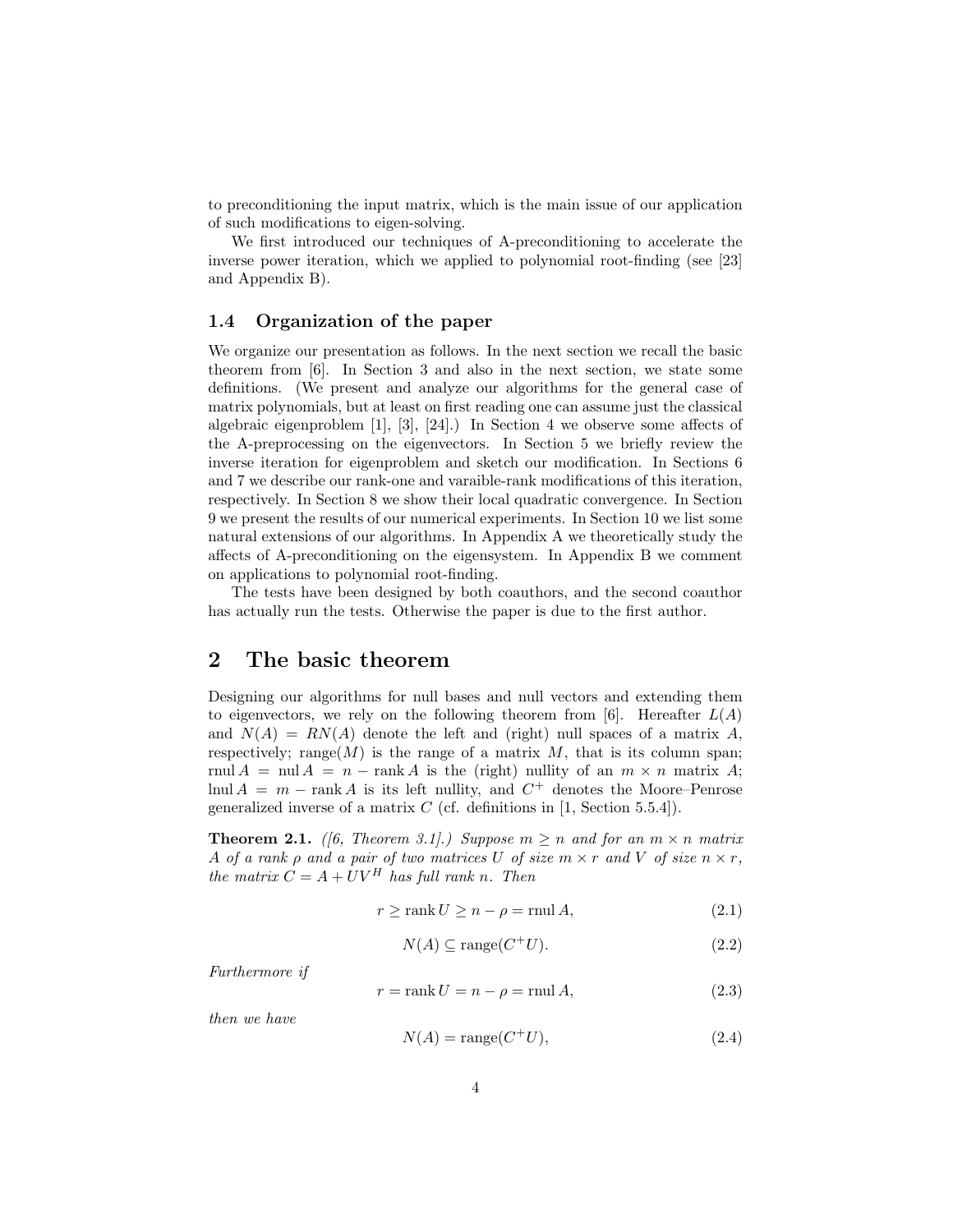$$
V^H C^+ U = I_r,\tag{2.5}
$$

and if  $y \in N(A)$ , then

$$
\mathbf{y} = C^+ U(V^H \mathbf{y}).\tag{2.6}
$$

Corollary 2.1. Under the assumptions of Theorem 2.1 let equations (2.1) and (2.2) hold. Then  $N(A) = \text{range}(C^+UX)$  if X is a matrix bases for the null space  $N(AC^+U)$ .

**Remark 2.1.** For  $C = \lambda I_r - M$  the matrix equation (2.5) can be rewritten as  $I_r - V^H (\lambda I - M)^{-1} U = 0$ . Its left-hand side is a special case of the expressions  $B - V^H (\lambda I - M)^{-1} U$ , called the realizations of rational matrix functions, naturally interpreted as the Schur complements of the blocks  $\lambda I - M$  in the  $2 \times 2$ block matrix  $\begin{pmatrix} \lambda I - M & U \\ V H & D \end{pmatrix}$  $V^H$  B and extensively used in linear systems and control [28].

Our eigen-solvers rely on equations  $(2.3)-(2.6)$  for  $m = n$ . Further refined study could rely on equations (2.1) and (2.2) for  $m = n$  complemented with the equation  $N(A)$  = range $(C^+UX)$  for X such that range  $X = N(G)$ ,  $G =$  $I_r - V^H C^+ U.$ 

## 3 Matrix polynomials and the algebraic eigenproblem

We rely on the customary definitions for matrix computations in  $[1]-[3]$ ,  $[25]$  and on their extension to matrix polynomials  $A(\lambda) = \sum_{i=0}^{k} A_i \lambda^i$  where  $A_0, \ldots, A_k$ are matrices of the same size and where the norm  $||A(\lambda)||$  is the sum of the norms  $||A_0||, \ldots, ||A_k||$  or their another fixed positive function.

The eigenvalues of a matrix polynomial  $A(\lambda)$  of a positive degree m are the roots of the characteristic polynomial  $c_A(\lambda) = \det A(\lambda)$ . The eigenvalues of a scalar matrix A are the eigenvalues of the linear matrix polynomial  $A(\lambda)$  =  $\lambda I - A$ .

The (algebraic) multiplicity  $m(\mu)$  of an eigenvalue  $\mu$  of  $A(\lambda)$  is the multiplicity of the root  $\mu$  of the polynomial  $c_A(\lambda)$ .

An eigenvalue  $\mu$  of  $A(\lambda)$  is associated with the left and right eigenspaces  $LN(A(\mu))$  and  $N(A(\mu))$  made up of its associated left and right eigenvectors, respectively. It has the left and right *geometric multiplicities l.g.m.* $_A(\mu)$  = lnul  $A(\mu)$  and  $r.g.m.A(\mu) = g.m.A(\mu) = \text{rnu} A(\mu)$ , respectively.

To a fixed set  $\{\lambda_1, \ldots, \lambda_h\}$  of the eigenvalues of  $A(\lambda)$  we associate the left and right invariant eigenspaces  $LN(A)$  and  $N(A)$  of the matrix  $A = \prod_{i=1}^{h} A(\lambda_i)$ .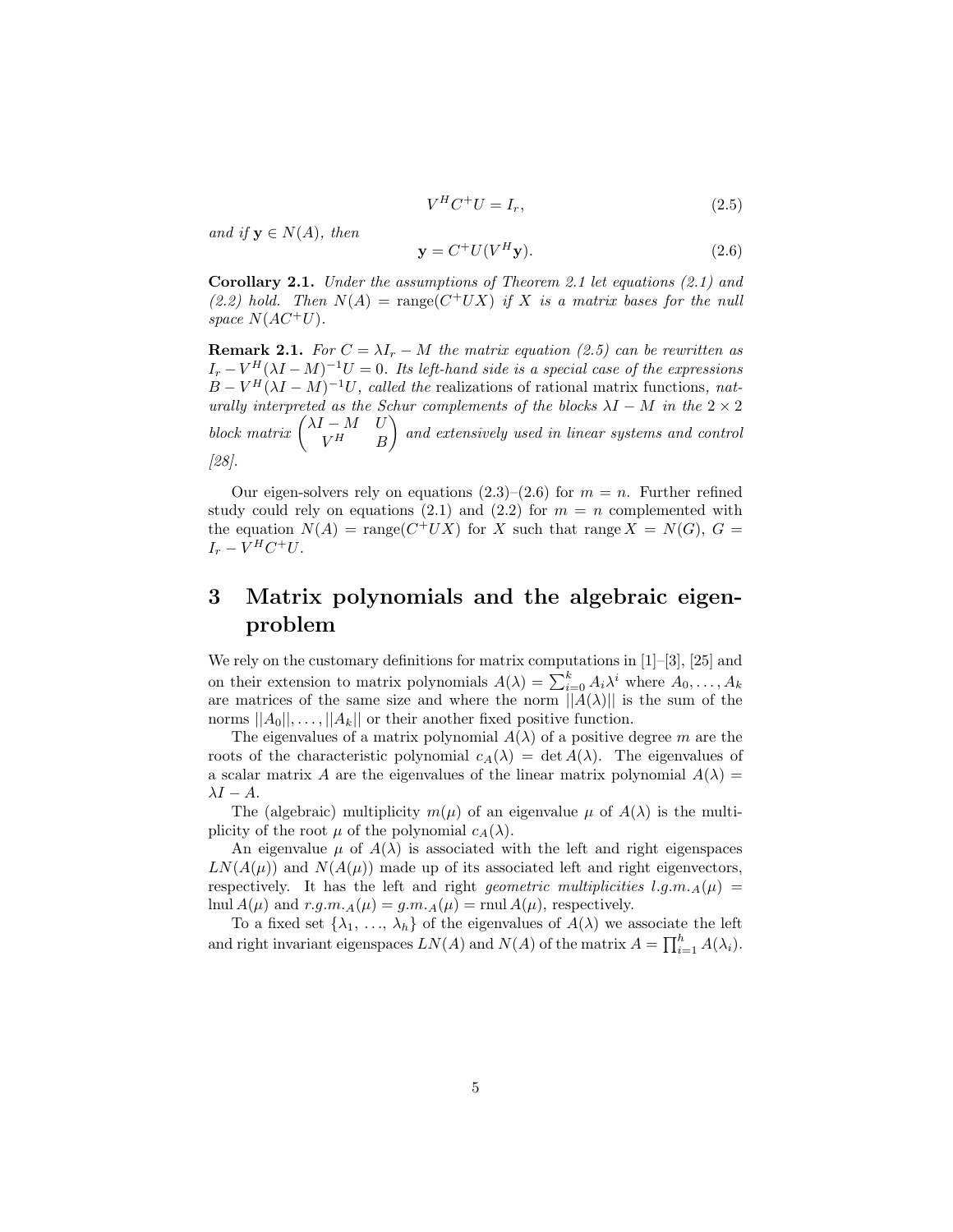# 4 APPs and the eigenvectors: preliminary observations

The eigenspaces of a matrix polynomial  $A(\lambda)$  associated with its eigenvalue  $\lambda = \mu$  are precisely the null spaces  $LN(A(\mu))$  and  $RN(A(\mu))$ . Therefore, the algorithms in [6] can be applied to the respective eigen-computations. Theorem 2.1 enables us to express the eigenvectors associated with the eigenvalue  $\mu$  via linear systems of equations with the matrices  $C(\mu) = A(\mu) + U(\mu)V(\mu)^H$ . Let us specify these expressions in the simple case of a rank-one modification of a diagonalizable matrix polynomial  $A(\lambda)$ .

**Theorem 4.1.** Suppose  $G_A$  is a nonsingular  $n \times n$  matrix, whereas

$$
A(\lambda) = G_A D_A(\lambda) G_A^{-1}
$$
,  $D_A(\lambda) = \text{diag}(p_{A,i}(\lambda)(\lambda - \lambda_{A,i}))_{i=1}^n$ , and  $p_{A,i}(\lambda)$ 

for  $i = 1, \ldots, n$  are scalar polynomials in  $\lambda$  (so that  $\lambda = \lambda_{A,i}$  are the eigenvalues of the matrix polynomial  $A(\lambda)$ ). Furthermore, let  $\mathbf{u}(\lambda)$  and  $\mathbf{v}(\lambda)$  be a pair of ndimensional vectors or vector polynomials in  $\lambda$  and let  $C(\lambda) = A(\lambda)+\mathbf{u}(\lambda)\mathbf{v}^H(\lambda)$ such that the matrices  $C = C(\lambda_{A,i})$  are nonsingular, for  $i = 1, \ldots, n$ . Write  $\mathbf{u} = \mathbf{u}(\lambda_{A,i})$  and  $\mathbf{v} = \mathbf{v}(\lambda_{A,i})$ , for  $i = 1, \ldots, n$ . Then the vectors  $G_A \mathbf{e}_i =$  $(\mathbf{v}^H G_A \mathbf{e}_i) C^{-1} \mathbf{u}$  and  $\mathbf{e}_i^H G_A^{-1} = (\mathbf{e}_i^H G_A^{-1} \mathbf{u}) \mathbf{v}^H C^{-1}$  are the eigenvectors associated with the eigenvalues  $\lambda_{A,i}$ .

*Proof.* The first claim of the theorem (about the vectors  $G_A\mathbf{e}_i$ ) is supported by equations (2.3), (2.4), and (2.6) for  $y = G_A e_i$ ,  $U = u$  and  $V = v$ . The second claim is proved similarly.  $\Box$ 

The eigenvectors associated with a fixed eigenvalue of a matrix or a matrix polynomial are the solutions of some homogeneous singular linear systems of equations. Theorem 4.1 and the algorithms in [6] enable us to compute these vectors by solving nonsingular and sufficiently well conditioned linear systems of equations. In the next sections we incorporate similar techniques to refine some popular eigen-solvers.

## 5 Inverse iteration and our modifications: an overview

The solution of an ill conditioned linear system of equations is the basic operation in some popular eigen-solvers such as the inverse power iteration, the Jacobi–Davidson algorithm, and the Arnoldi and Lanczos algorithms with the shift-and-invert enhancements. The same operation is encountered at the deflation stage of the QR algorithm. As we have already recalled, random or pseudo random, well conditioned, and consistently scaled APCs are likely to improve the conditioning of such linear systems. Next we analyze this approach for the inverse power iteration, which is a classical tool for the refinement of a crude solution to the algebraic eigenproblem [1], [3], [24]–[27] and has block versions,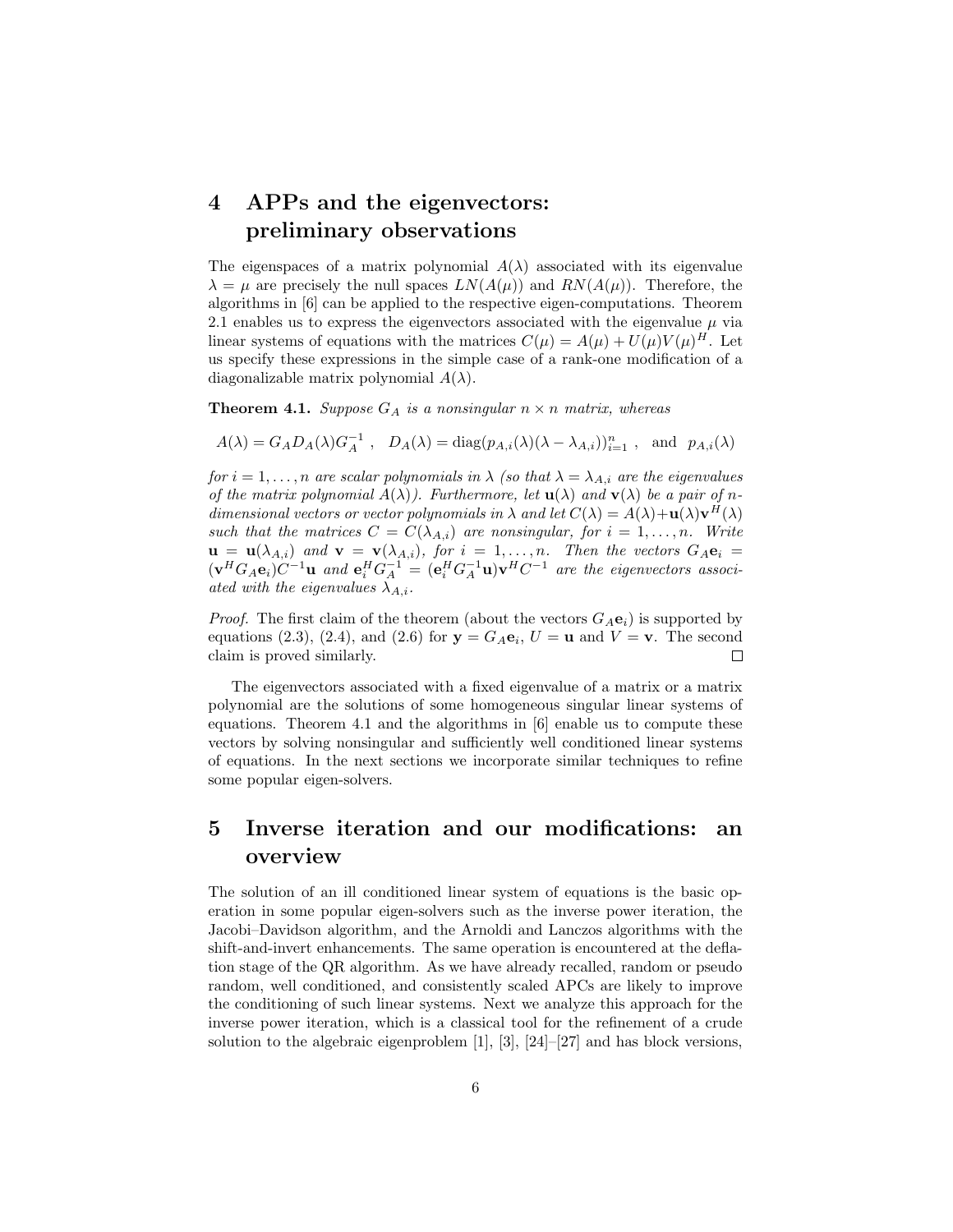called the inverse orthogonal iteration [1, page 339] and the inverse Rayleigh– Ritz subspace iteration [3, Section 6.1]. We use the respective abbreviations IPI and IR–RI.

Somewhat counter-intuitively, the IPI produces an accurate eigenvector as the solution of an ill conditioned linear systems of equations. This is not completely painless, however. In [25] the exposition of the inverse power iteration is concluded with the following sentence: "... inverse iteration does require a factorization of the matrix  $A-\delta I$ , making it less attractive when this factorization is expensive." Furthermore, since the matrix  $A(\lambda)$  is ill conditioned near its eigenvalues  $\lambda$ , we loose a chance to combine the IPI and IR-RI processes with the iterations of the CG/GMRES type, which would enable us to approximate the eigenvalues of large sparse matrices lying in the middle of their spectra. We overcome both of these deficiencies by applying A-preconditioning (and involving neither M-preconditioning nor the Schur Aggregation).

Recall that for a matrix polynomial  $A(\lambda) = \sum_{i=0}^{\infty} A_i \lambda^i$ , we seek its eigenpairs  $(\lambda, Y)$  such that  $\lambda$  is a scalar,  $\det A(\lambda) = 0$ , and Y is a unitary matrix basis for the null space  $N(A(\lambda))$ .

Given a close approximation  $\lambda$  to a geometrically simple eigenvalue  $\lambda$  of  $A(\lambda)$ and a generally crude normalized approximation  $\tilde{y}$  to an associated eigenvector y, the IPI recursively alternates updatings of the scalar  $\tilde{\lambda}$  and the vector  $\tilde{\mathbf{y}}$ according to the mappings  $\{\tilde{\lambda} \leftarrow \alpha\}$  root of the equation trace( $\mathbf{y}^H A(\tilde{\lambda}) \mathbf{y} = 0$ ) and  $\{\tilde{\mathbf{y}} \leftarrow A^{-1}(\tilde{\lambda})\tilde{\mathbf{y}}/||A^{-1}(\tilde{\lambda})\tilde{\mathbf{y}}||_2\}$ . (The root above turns into the Rayleigh quotient  $\tilde{\mathbf{y}}M\tilde{\mathbf{y}}$  in the classical case where  $A(\lambda) = \lambda I - M$  and  $||\mathbf{y}||_2 = 1$ .) The process stops where a fixed tolerance value exceeds the residual norm  $||A(\lambda)\mathbf{y}||_2$ .

For  $\tilde{\lambda} \approx \lambda$  the matrix  $A(\tilde{\lambda})$  is ill conditioned, but we can reduce updating the vector  $\tilde{\mathbf{y}}$  to solving a linear system  $C(\tilde{\lambda})\tilde{\mathbf{y}} = \mathbf{u}$  with a preconditioned coefficient matrix  $C(\tilde{\lambda}) = A(\tilde{\lambda}) + \mathbf{u}\mathbf{v}^H$ . Here the APP is generated by a pair of (pseudo) random normalized vectors **u** and **v** (cf. [7, Examples 4.1–4.6]). If the matrix polynomial  $A(\lambda)$  has no small positive singular values, then according to our study in [7] we can expect that the matrix polynomial  $C(\lambda)$  is well conditioned. In this case we stabilize the IPI numerically by incorporating the computation of the approximation vectors  $\tilde{\mathbf{y}} = C^{-1}(\tilde{\lambda})\mathbf{u}$ . Apart from this, we stay with essentially the same iterative process and extend the customary study of the convergence and arithmetic cost. Indeed, if  $\tilde{\lambda} \approx \lambda$ , then the vector  $C^{-1}(\tilde{\lambda})$ u is close to a vector  $y \in N(A)$ . We can immediately deduce this from equation (2.4) or from the equations  $C(\lambda)$ **y** = b**u** for **y**  $\in N(A)$  and  $b = \mathbf{v}^H \mathbf{y}$ .

Studying the resulting algorithms, we write  $|| \cdot ||_q$  for  $q = 2$  or  $q = F$  to denote the 2-norm or the Frobenius norm of a matrix, respectively, write y instead of u, and recursively update the vector y by over-writing it with the vector  $C^{-1}(\tilde{\lambda})\mathbf{y}$  where  $C(\tilde{\lambda}) = A(\tilde{\lambda})$  if the matrix  $A(\tilde{\lambda})$  is well conditioned and  $C(\tilde{\lambda}) = A(\tilde{\lambda}) + \mathbf{y}\mathbf{v}^H$  otherwise.

### 6 Inverse iteration with APPs of rank one

Algorithm 6.1. Inverse iteration with APPs of rank one.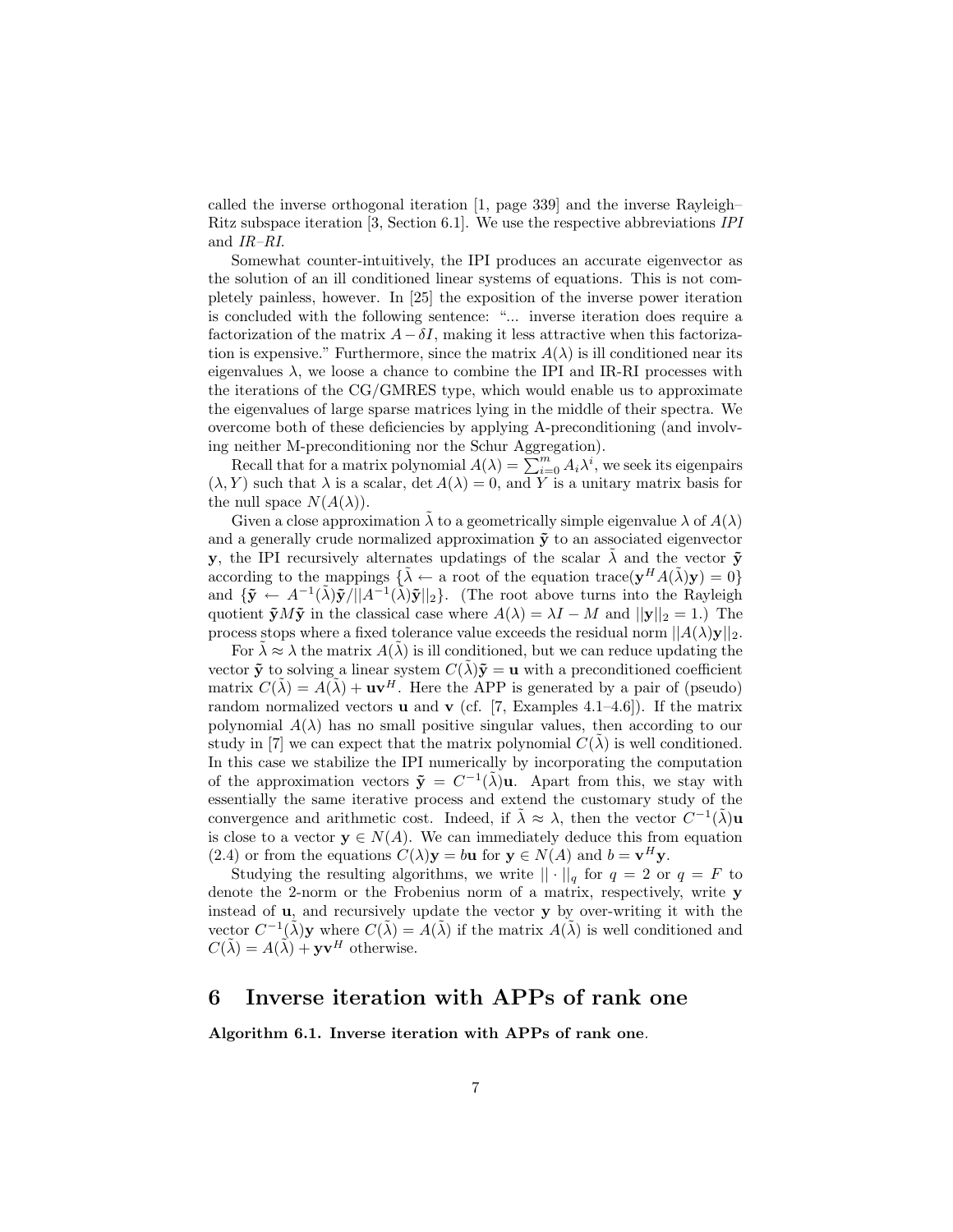- INPUT: a matrix polynomial  $A(\lambda)$ , an approximation  $\tilde{\lambda}$  to its eigenvalue  $\lambda$ , two positive values  $\tau$  and  $k, q = 2$  or  $q = F$ , and a Subroutine LIN-SOLVE for solving a nonsingular and well conditioned linear system of equations.
- Output: either FAILURE, or PROBABLY G·MULTIPLE/CLUSTERED, or an approximation  $(\lambda_{final}, \mathbf{y}_{final})$  to an eigenpair of  $A(\lambda)$  such that  $||A(\lambda_{final})\mathbf{y}_{final}||_2 \leq \tau ||A(\lambda)||_q.$
- INITIALIZATION: Set COUNTER ← 0,  $\sigma \leftarrow ||A(\lambda)||_F$ ,  $\sigma(\tilde{\lambda}) \leftarrow ||A(\tilde{\lambda})||_q$ , and  $(v, y) \longleftarrow$  a pair of normalized random or pseudo random vectors.

COMPUTATIONS:

- 1. If  $COUNTER > k$ , output FAILURE and stop. Otherwise  $C(\tilde{\lambda}) \longleftarrow A(\tilde{\lambda})$  and apply Subroutine LIN·SOLVE to compute the vector  $C^{-1}(\tilde{\lambda})\mathbf{y}$ .
- 2. If this application fails (that is, if the matrix  $C(\tilde{\lambda})$  is singular and/or ill conditioned), then  $C(\tilde{\lambda}) \longleftarrow (1/\sigma(\tilde{\lambda}))C(\tilde{\lambda}) + \mathbf{y}\mathbf{v}^H$  and apply Subroutine LIN SOLVE to compute the vector  $C^{-1}(\tilde{\lambda})\mathbf{y}$ . If this application fails (that is, if the matrix  $C(\lambda)$  is still singular and/or ill conditioned), then output PROBABLY G·MULTIPLE/CLUSTERED and stop.
- 3. Otherwise  $\mathbf{y} \longleftarrow \frac{C^{-1}\mathbf{y}}{\|C^{-1}\mathbf{y}\|_2}$  (approximate a normalized eigenvector).
- 4.  $\tilde{\lambda}$  ←− a root  $\tilde{\lambda}$  that satisfies the equation  $\mathbf{y}^H A(\tilde{\lambda}) \mathbf{y} = 0$  and minimizes the residual norm  $||A(\tilde{\lambda})\mathbf{y}||_2$ .  $(\tilde{\lambda} = \frac{\mathbf{y}^H M \mathbf{y}}{\mathbf{y}^H N \mathbf{y}}$  if  $A = \lambda N - M$ .) Update the matrix  $A(\tilde{\lambda})$  for the updated value of  $\tilde{\lambda}$ .
- 5.  $\sigma(\tilde{\lambda}) \longleftarrow ||A(\tilde{\lambda})||_q$ .  $(\sigma(\tilde{\lambda}) \longleftarrow \sigma(\tilde{\lambda}) + \tilde{\lambda}_{new} \tilde{\lambda}_{old}$  if  $q = 2$  and  $A = \lambda I - M$ .) If  $||A(\tilde{\lambda})y||_2 \leq \sigma\tau$  (that is, if the residual norm is small enough), output  $\lambda_{final} = \lambda$ ,  $\mathbf{y}_{final} = \mathbf{y}$  and stop. Otherwise set  $COUNTER \longleftarrow COUNTER + 1$  and go to Stage 1.

### 7 Inverse iteration with APPs of adjusted ranks

Algorithm 6.1 outputs PROBABLY G·MULTIPLE/CLUSTERED if the Subroutine LIN-SOLVE fails for both coefficient matrices  $A(\lambda)$  and  $C(\lambda)$ . This can occur either because the vectors  $\bf{v}$  and/or  $\bf{v}$  lie in or near the ranges of the matrices  $A(\lambda)^H$  and/or  $A(\lambda)$ , respectively (although such a case is unlikely for (pseudo) random vectors **v** and **y** and singular matrices  $A(\lambda)$ ), or because  $\lambda$  is a geometrically multiple eigenvalue of the matrix polynomial  $A(\lambda)$  or lies near another eigenvalue. Below we modify Algorithm 6.1 to approximate such eigenvalues  $\lambda$  and the associated eigenspaces. We just keep adding the outer products  $\mathbf{y}\mathbf{v}^H$  of pairs of random or pseudo random vectors  $\mathbf{y}$  and  $\mathbf{v}^H$  to the matrix  $C(\tilde{\lambda})$  until it becomes nonsingular and well conditioned. The resulting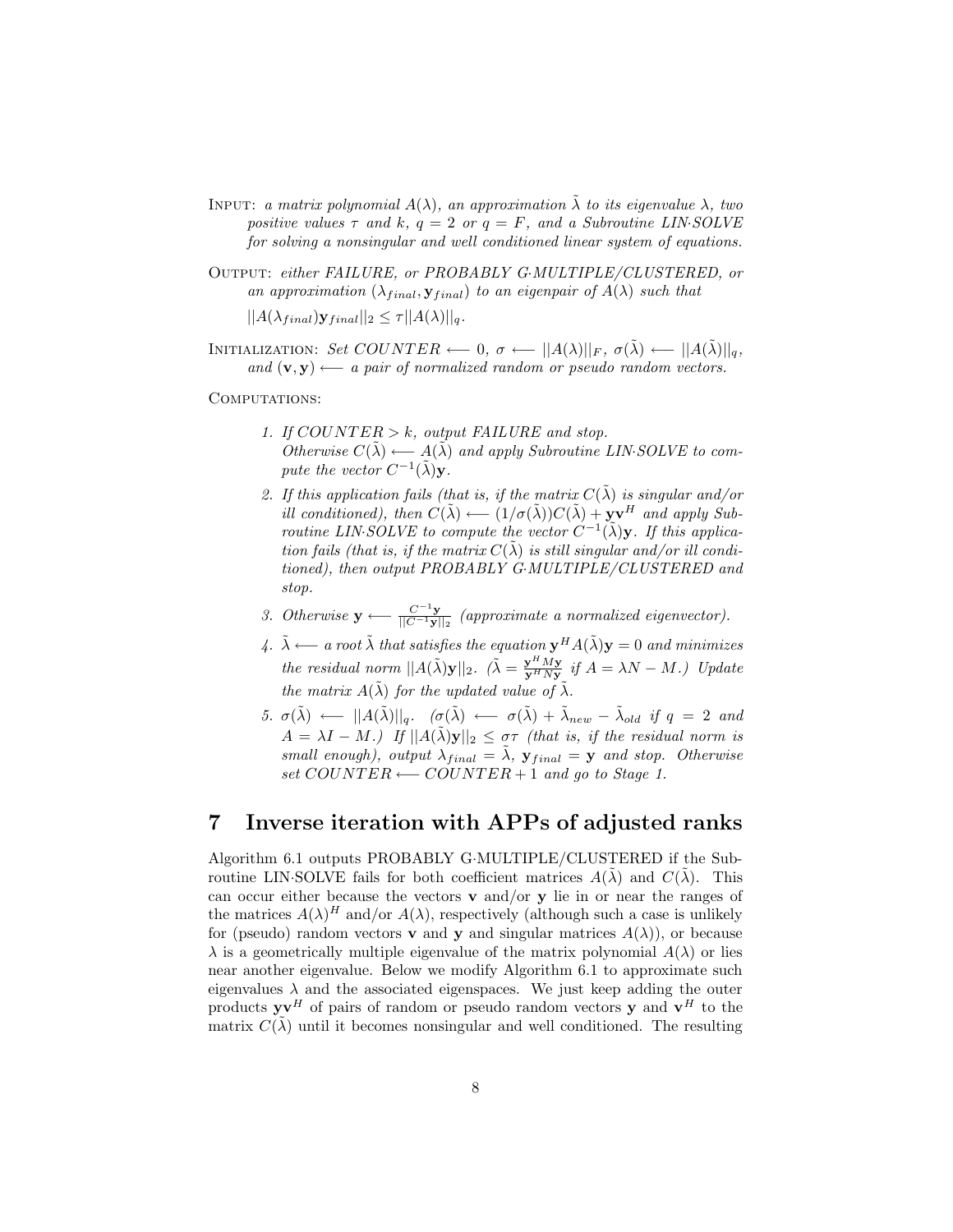algorithm (specified below) can be viewed as a modification of the IPI/IR–RI that for  $\lambda \approx \lambda_{A,i}$  employs APPs.

Alternatively, we could have added a random or pseudo random, well conditioned, and suitably scaled APC  $UV^H$  of a larger rank r and then recursively repeated this stage decreasing the integer  $r$  until we obtain a nonsingular and well conditioned matrix  $C(\mu) = A(\mu) + UV^H$  such that  $||A(\mu)C^{-1}(\mu)U||_2 \le$  $\tau ||A(\mu)||_q.$ 

As in the classical IPI/IR-RI iteration [3, Section 4.4], if  $\lambda$  represents a cluster of eigenvalues separated from all other eigenvalues, then one can expect convergence to this cluster.

#### Algorithm 7.1. Inverse iteration with APPs of adjusted ranks.

Input: as in Algorithm 6.1.

- OUTPUT: either FAILURE or an approximation  $(\lambda_{final}, Y_{final})$  to an eigenpair of  $A(\lambda)$  such that  $||A(\lambda_{final})Y_{final}||_2 \leq \tau ||A(\lambda)||_q$ .
- INITIALIZATION:  $COUNTER \leftarrow 0, \sigma \leftarrow ||A(\lambda)||_F, i \leftarrow 0, \sigma(\tilde{\lambda}) \leftarrow$  $||A(\lambda)||_q$ ,  $V_0 \leftarrow (0)$ ,  $Y_0 \leftarrow (0)$  where () denotes the  $n \times 0$  empty matrix,  $Y_1 \longleftarrow$  an n × 1 (pseudo) random unitary matrix.

COMPUTATIONS:

- 1. If COUNTER > k, output FAILURE and stop. Otherwise  $C(\tilde{\lambda}) \longleftarrow$  $(1/\sigma(\tilde{\lambda}))A(\tilde{\lambda}) + Y_i V_i^H$ , apply the Subroutine LIN·SOLVE to compute the matrix  $C^{-1}(\tilde{\lambda})Y_{\mu(i)}$  where  $\mu(i) = 1$  if  $i = 0$ ,  $\mu(i) = i$  otherwise.
- 2. If this application fails (that is, if the matrix  $C(\tilde{\lambda})$  is singular and/or ill conditioned), then set  $(v, y) \longleftarrow$  a pair of normalized random or pseudo random vectors such that  $\mathbf{v}^H V_i = \mathbf{0}$  if  $i > 0$ ,  $V_{i+1} \longleftarrow (V_i, \mathbf{v})$ ,  $Y_{i+1} \longleftarrow (Y_i, \mathbf{y})$  (so that  $Y_{i+1}V_{i+1}^H = Y_iV_i^H + \mathbf{y}\mathbf{v}^H$ ),  $i \longleftarrow i+1$ ,  $COUNTER \longleftarrow COUNTER + 1, and go to Stage 1.$
- 3. Y  $\longleftarrow$  the Q-factor in the QR factorization of the matrix  $C^{-1}(\tilde{\lambda})Y_{\mu(i)}$ or a properly truncated Q-factor in a rank revealing QRP factorization of this matrix  $\begin{bmatrix} 1, & \text{Sections } 5.2-5.4 \end{bmatrix}$ ,  $\begin{bmatrix} 2, & \text{Chapters } 4 \text{ and } 5 \end{bmatrix}$ .
- 4.  $\tilde{\lambda} \longleftarrow$  a root  $\tilde{\lambda}$  that satisfies the equation trace( $Y^H A(\tilde{\lambda}) Y$ ) = 0 and minimizes the residual norm  $||A(\tilde{\lambda})Y||_2$ .  $(\tilde{\lambda})$  = trace  $\frac{Y^HMY}{Y^HNY}$  if  $A$  =  $\lambda N - M$ .) Update the matrix  $A(\tilde{\lambda})$  for the updated value of  $\tilde{\lambda}$ .
- 5.  $\sigma(\tilde{\lambda}) \longleftarrow ||A(\tilde{\lambda})||_q$ .  $(\sigma(\tilde{\lambda}) \longleftarrow \sigma(\tilde{\lambda}) + \tilde{\lambda}_{new} \tilde{\lambda}_{old}$  if  $q = 2$  and  $A = \lambda I - M$ .) If  $||A(\tilde{\lambda})Y||_2 \leq \sigma\tau$  (that is, if the residual norm is small enough), output  $\lambda_{final} = \tilde{\lambda}, Y_{final} = Y$  and stop. Otherwise set  $COUNTER \longleftarrow COUNTER + 1, Y_{\mu(i)} \longleftarrow Y$ , and go to Stage 1.

Remark 7.1. By applying Algorithms 6.1 and/or 7.1 to the matrix polynomial  $A^H(\lambda)$ , we approximate its right eigenvectors, which are the left eigenvectors of the matrix polynomial  $A(\lambda)$  associated with the same eigenvalues.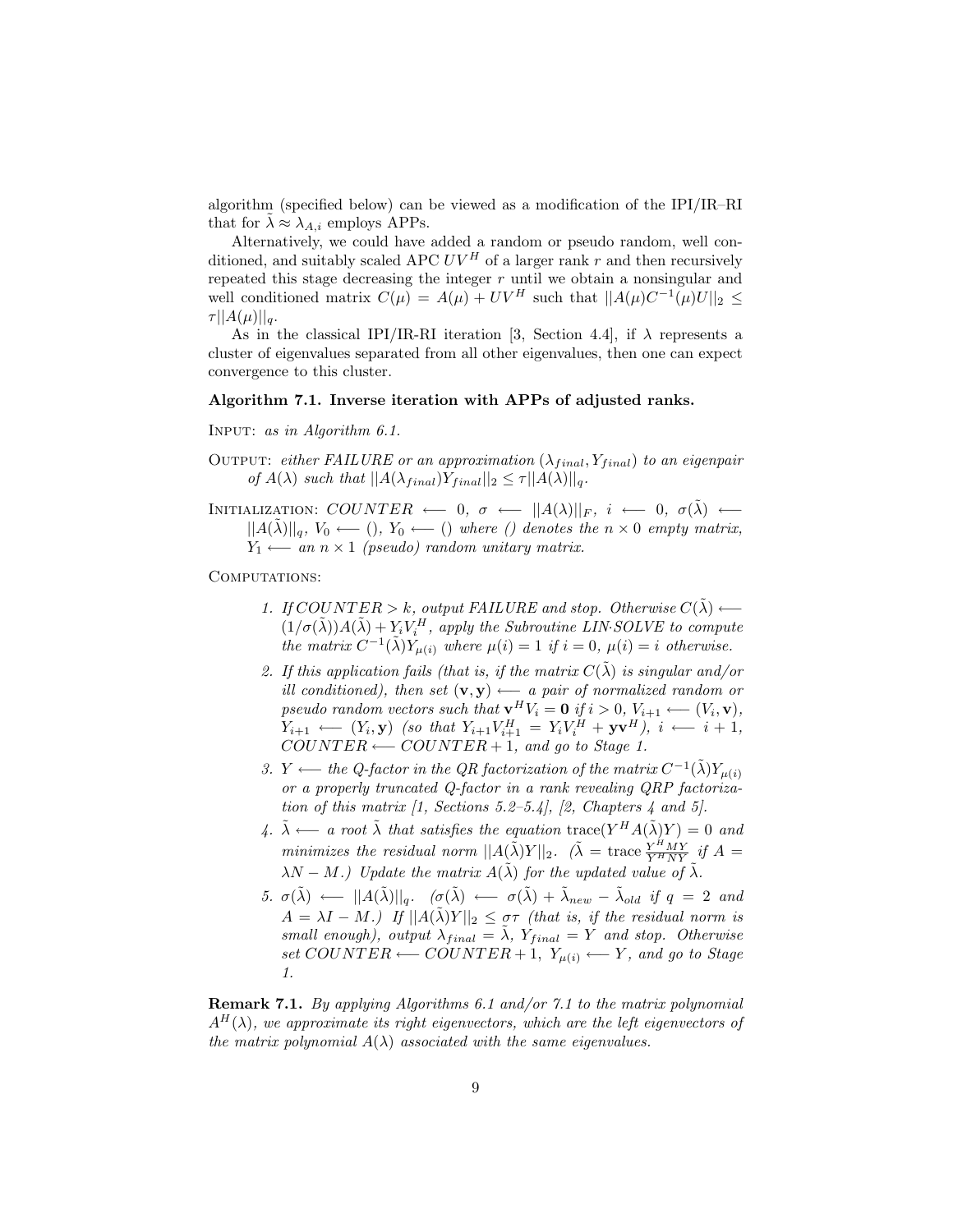Remark 7.2. In Algorithms 6.1 and 7.1 one can choose, e.g., random or pseudo random vectors **v** or write  $\mathbf{v} = \mathbf{y}$ .

Remark 7.3. For bad choices of the vectors v and y in Algorithm 7.1, the parameter i can exceed the rank of the matrix  $Y_iV_i^H$ . For (pseudo) random vectors  $\bf{v}$  and  $\bf{y}$ , this degeneration occurs rarely; moreover, the QR factorizations at Stage 3 can fix it.

# 8 Perturbations and errors in the modified inverse iteration

Although iteration steps of Algorithms 6.1 and 7.1 are better conditioned and thus computationally simpler, they yield about the same approximations to the eigenspaces of a matrix polynomial  $A(\lambda)$  as the IPI and the IR–RI do. So we can extend the extensive analysis of the latter iterations from [1], [3], [24]–[27], and the bibliography therein. Moreover, we can slightly simplify this analysis because we can involve the matrix  $C^{-1}(\mu)$  even where  $\lambda = \mu$  is an eigenvalue of the matrix polynomial  $A(\lambda)$ . Let us estimate the errors to show local quadratic convergence of Algorithms 6.1 and 7.1 for the classical algebraic eigenproblem, where

$$
A = A(\lambda) = \lambda I - M, \ \tilde{A} = A(\tilde{\lambda}) = \tilde{\lambda}I - M,\tag{8.1}
$$

and the algorithms recursively refine approximations  $\lambda$  to an eigenvalue  $\lambda$  and  $Y$  to a matrix basis Y for the associated eigenspace.

We first express the errors in the Rayleigh quotients via the eigenvectors errors (without assuming equations (8.1)).

**Theorem 8.1.** Let  $\tilde{Y}$  and Y be  $n \times k$  matrices and write  $\Delta = \tilde{Y} - Y$ . Then for an  $n \times n$  matrix A we have  $\tilde{Y}^H A \tilde{Y} - Y^H A Y = \Delta^H A Y + Y^H A \Delta + \Delta^H A \Delta$ .

Next we express the residual  $\tilde{C}^{-1}\tilde{Y}$  via the input errors.

**Theorem 8.2.** Let Y be a unitary  $n \times k$  matrix basis for the null space  $N(A)$ of an  $n \times n$  matrix A. Let a pair of matrices  $\tilde{A}$ ,  $\tilde{Y}$  approximate the pair of A and Y. Write  $C = A + \tilde{Y}V^H$ ,  $\tilde{C} = \tilde{A} + \tilde{Y}V^H$ ,  $E = \tilde{C} - C = \tilde{A} - A$ ,  $\Delta = \tilde{Y} - Y$ for an  $n \times k$  matrix V such that the matrices  $B = V^H Y$  and  $\tilde{C}$  are nonsingular. (Observe that  $B = I_k$  if  $V = Y$ .) Then we have

- a)  $\tilde{C}^{-1}\tilde{Y} = YB^{-1} \tilde{C}^{-1}EYB^{-1}.$
- b) Furthermore, suppose that

$$
range(EY) \subseteq range Y = N(A) \tag{8.2}
$$

and define a matrix F such that  $EYB^{-1} = YF$ . Then  $\tilde{C}^{-1}\tilde{Y} = YB^{-1}(I - F) + \tilde{C}^{-1}YF^2 + \tilde{C}^{-1}\Delta F.$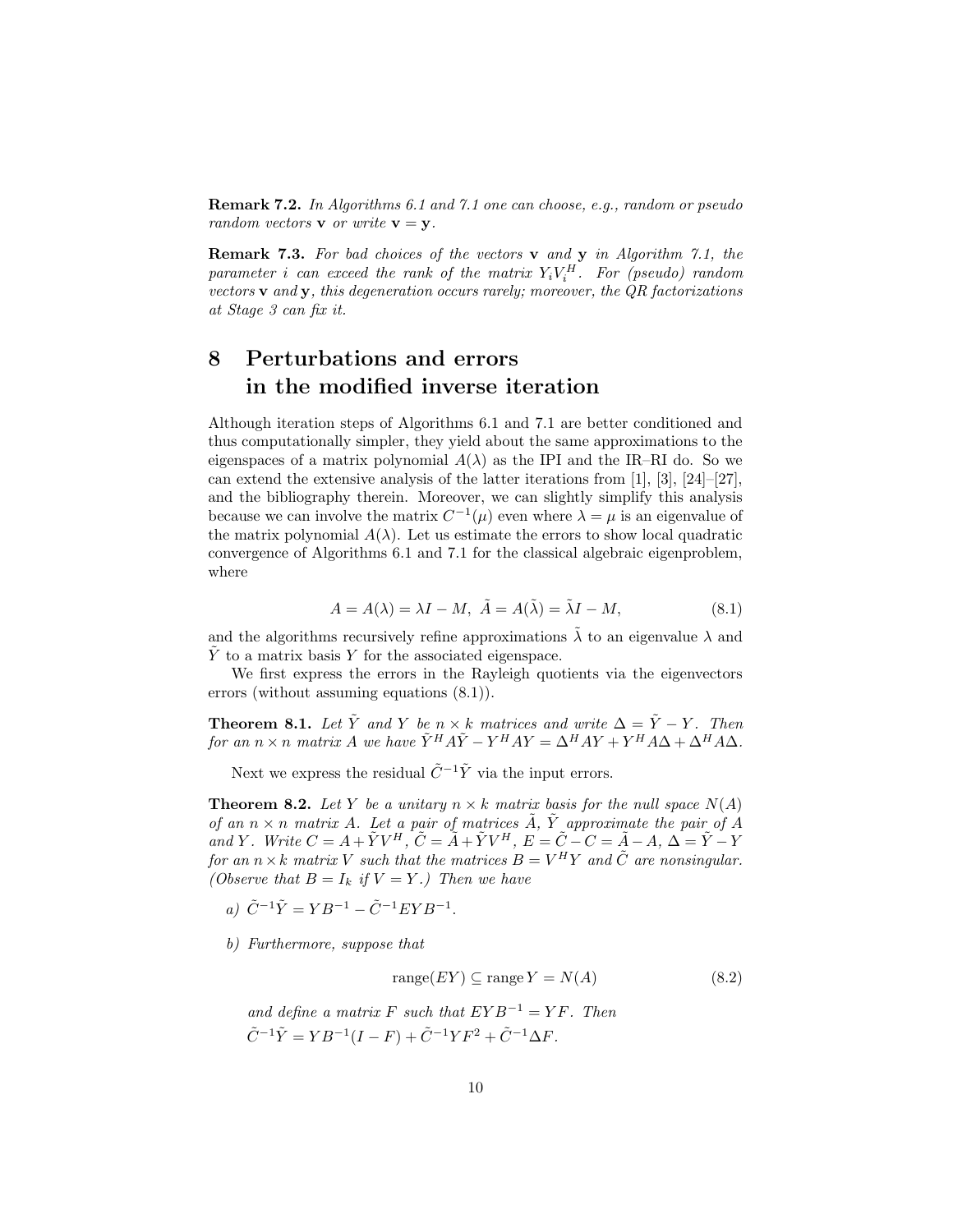*Proof.* First assume that the matrix  $C$  is nonsingular.

Observe that  $\tilde{C}^{-1} = (I - \tilde{C}^{-1}E)C^{-1}$ . Recall that  $AY = 0$ , and so  $CY =$  $(A + \tilde{Y}V^H)Y = \tilde{Y}(V^H Y) = \tilde{Y}B, C^{-1}\tilde{Y} = YB^{-1}$ . Therefore,

$$
\tilde{C}^{-1}\tilde{Y} = (I - \tilde{C}^{-1}E)C^{-1}\tilde{Y} = YB^{-1} - \tilde{C}^{-1}EYB^{-1}.
$$

This proves part a).

Substitute the equation  $EYB^{-1} = YF$  into the equation of part a) and obtain that  $\tilde{C}^{-1}\tilde{Y} = YB^{-1} - \tilde{C}^{-1}YF$ .

Substitute

$$
\tilde{C}^{-1}Y = \tilde{C}^{-1}\tilde{Y} - \tilde{C}^{-1}\Delta = YB^{-1} - \tilde{C}^{-1}YF - \tilde{C}^{-1}\Delta
$$

on the right-hand side and obtain that

$$
\tilde{C}^{-1}\tilde{Y} = YB^{-1}(I - F) + \tilde{C}^{-1}YF^{2} + \tilde{C}^{-1}\Delta F.
$$

This proves part b).

Relax the assumption that the matrix  $C$  is nonsingular by applying infinitesimal perturbations of the matrix A.  $\Box$ 

The following lemma support the assumptions in part b).

**Lemma 8.1.** Under  $(8.1)$ , we have

$$
E = (\tilde{\lambda} - \lambda)I, \quad F = (\tilde{\lambda} - \lambda)B^{-1}, \tag{8.3}
$$

and assumption (8.2) in part b) holds.

Theorem 8.2 implies the following estimates for the residual norm.

**Corollary 8.1.** Let  $|| \cdot ||$  denote any operator matrix norm. Then the norm  $||C^{-1}\tilde{Y} - YB^{-1}||$  is in  $O((||E||)$  under the assumptions of Theorem 8.2 a) whereas the norm  $||\tilde{C}^{-1}\tilde{Y} - YB^{-1}(I - F)||$  is in  $O((||\Delta|| + ||F||)||F||)$  under the assumptions of Theorem 8.2 b).

Combining Theorem 8.1, Lemma 8.1, and Corollary 8.1 immediately implies quadratic convergence of Algorithms 6.1 and 7.1 to the eigenvalue/eigenspace pair assuming (8.1), the choice of  $V = \tilde{Y}$ , and a close initial approximation to the eigenvalue  $\lambda$  (but not necessarily to the associated eigenspace).

**Remark 8.1.** In Theorem 8.2 b) we require that the matrix  $B$  be nonsingular. This property is expected to hold under random variation of the matrices  $\tilde{Y}$  and V. The above estimate for the residual norm does not depends on the norm  $||B^{-1}||_2$ , which we estimate below only for the sake of completeness.

**Lemma 8.2.** Let  $V = \tilde{Y}$  be a unitary matrix and let  $||\Delta||_2 < 1$ . Then the matrix B is nonsingular and  $||B^{-1}||_2 \leq \frac{1}{1-||\Delta||_2}$ .

*Proof.* Under the assumptions of the lemma, we have  $B = I_k - \tilde{Y}^H \Delta$  and  $B^{-1} = I_k + \sum_{i=1}^{\infty} (\tilde{Y}^H \Delta)^i$ , and the lemma follows.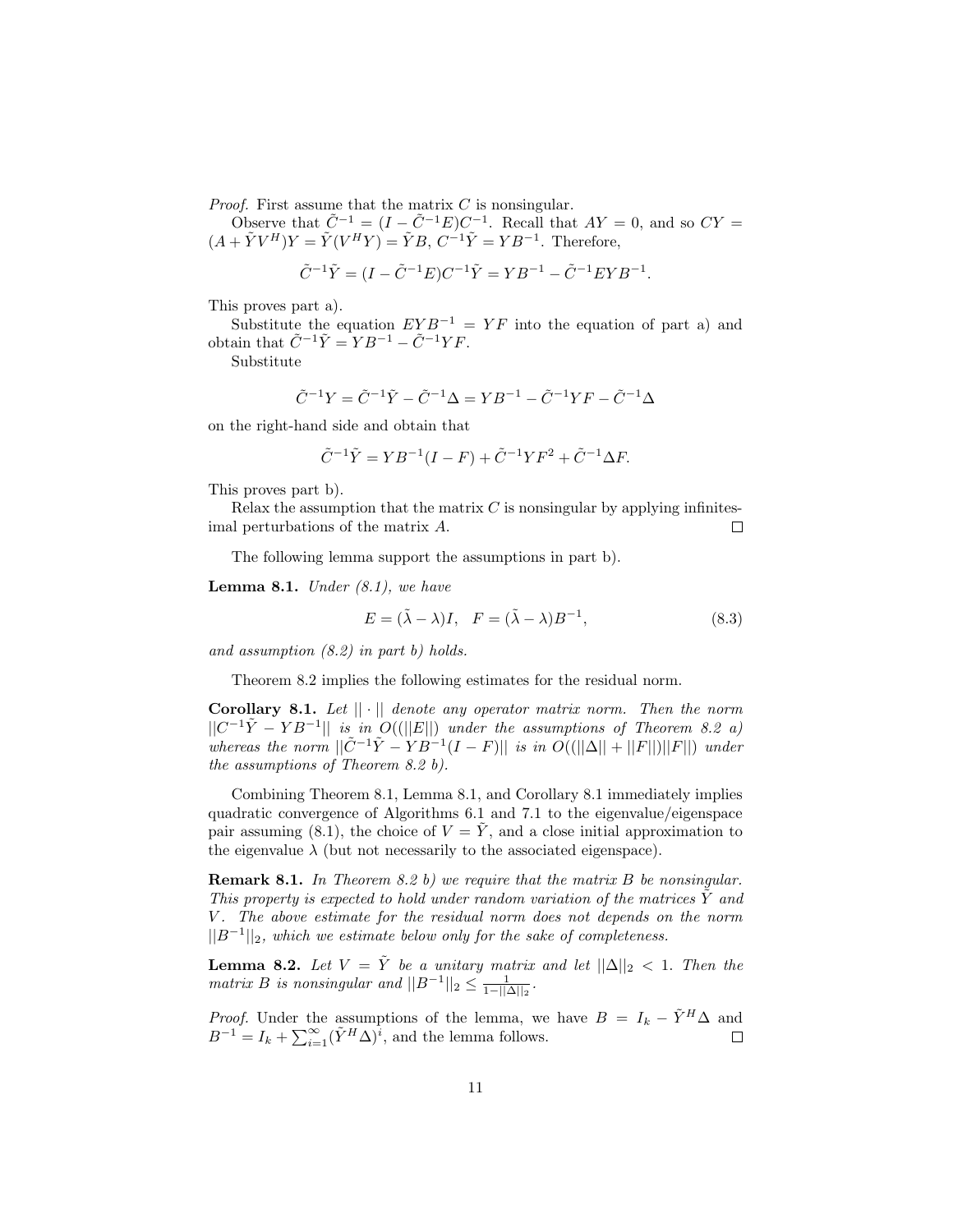## 9 Experimental iteration count for the IPI and Algorithm 6.1

In Tables 9.1 and 9.2 we show the numbers of iterations required for the convergence of the IPI and Algorithm 6.1. We display the average (mean) values and standard deviations in 200 tests with  $n \times n$  matrices  $A = \lambda I - M$  for  $M = G^{-1}TG$ ,  $n = 64$  and  $n = 100$ , G being either a random matrix or the Q-factor in the QR factorization of a random matrix, and  $T$  from one of the four following matrix classes.

- 1.  $T = D<sub>r</sub>$  is a real diagonal matrix with random entries in the closed line interval [0, 10].
- 2.  $T = D_c$  is a complex diagonal matrix whose entries have random absolute values in the line interval [0, 10] and random arguments in the semi-open line interval  $[0, 2\pi)$ .
- 3.  $T = D_r + \mathbf{e}_1 \mathbf{v}^T + \mathbf{u} \mathbf{e}_n^T$  is an arrow-head matrix,  $D_r$  is a matrix of class 1, and the vectors u and v have random entries in the closed line interval  $[0, 10]$ .
- 4.  $T = D_r + \mathbf{u}\mathbf{v}^T$ ,  $D_r$  and  $\mathbf{v}$  are as in matrix class 3, and the vector  $\mathbf{u}$  has random coordinates in the closed line interval [0, 1].

The results of our extensive tests reported in Tables 9.1 and 9.2 show that the IPI and Algorithm 6.1 converge with about the same rate, even though Algorithm 6.1 deals with better conditioned matrices.

| Matrix                                                            |        | Algorithm 6.1 |         | <b>TPI</b> |         |
|-------------------------------------------------------------------|--------|---------------|---------|------------|---------|
| Classes                                                           | $\, n$ | iter          | std dev | iter       | std dev |
| $T=D_r$                                                           | 64     | 4.74          | 1.145   | 4.93       | 1.242   |
|                                                                   | 100    | 4.71          | 1.277   | 4.88       | 1.299   |
| $T=D_c$                                                           | 64     | 5.67          | 1.415   | 5.61       | 1.396   |
|                                                                   | 100    | 5.67          | 1.461   | 5.62       | 1.321   |
| $T = D_r + \mathbf{e}_1 \mathbf{v}^T + \mathbf{u} \mathbf{e}_n^T$ | 64     | 4.94          | 1.230   | 5.01       | 1.341   |
|                                                                   | 100    | 4.75          | 1.176   | 4.75       | 1.260   |
| $T = D_r + \mathbf{u}\mathbf{v}^T$                                | 64     | 5.77          | 1.668   | 5.95       | 1.808   |
|                                                                   | 100    | 5.54          | 1.445   | 5.67       | 1.553   |

Table 9.1: Iteration count for IPI and Algorithm 6.1 with unitary matrix G

## 10 Further extensions

We can extend Algorithm 7.1 to simultaneous approximation of more than one eigenvalue of a matrix polynomial  $A(\lambda)$  (e.g., a cluster of h eigenvalues or a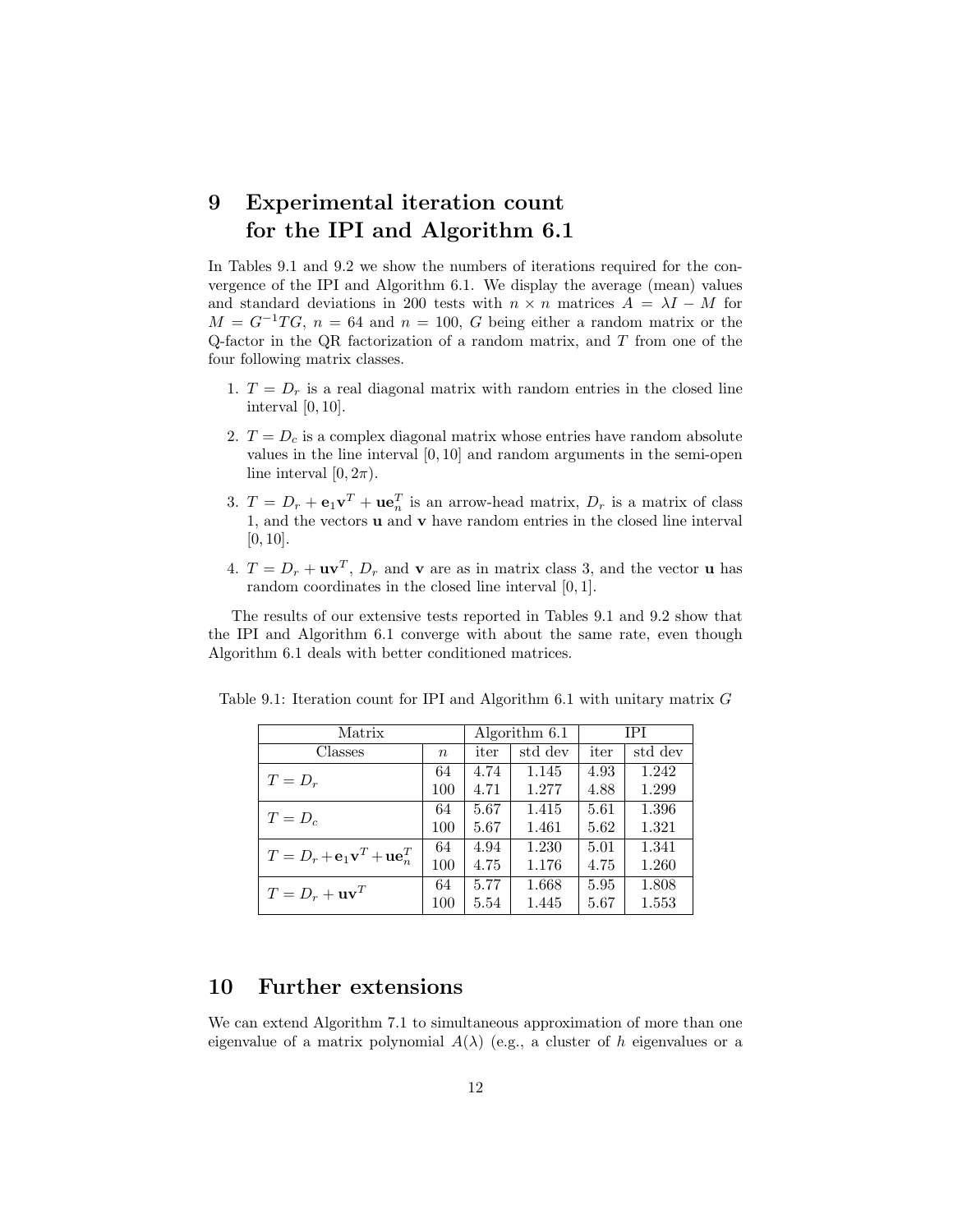| Matrix                                                            |                  | Algorithm 6.1 |         | IPI   |         |
|-------------------------------------------------------------------|------------------|---------------|---------|-------|---------|
| Classes                                                           | $\boldsymbol{n}$ | iter          | std dev | iter  | std dev |
| $T=D_r$                                                           | 64               | 5.36          | 2.532   | 5.36  | 2.520   |
|                                                                   | 100              | 4.88          | 2.509   | 4.86  | 2.452   |
| $T=D_c$                                                           | 64               | 5.76          | 1.716   | 5.71  | 1.516   |
|                                                                   | 100              | 5.59          | 1.401   | 5.64  | 1.497   |
| $T = D_r + \mathbf{e}_1 \mathbf{v}^T + \mathbf{u} \mathbf{e}_n^T$ | 64               | 5.09          | 1.621   | 5.03  | 1.605   |
|                                                                   | 100              | 4.72          | 1.473   | 4.67  | 1.467   |
| $T = D_r + uv^T$                                                  | 64               | 5.550         | 1.907   | 5.550 | 1.872   |
|                                                                   | 100              | 5.660         | 2.118   | 5.555 | 1.992   |

Table 9.2: Iteration count for IPI and Algorithm  $6.1$  with random matrices  $G$ 

pair of complex conjugate eigenvalues of a real matrix polynomial  $M$ ). In this case the variable  $\lambda$  is replaced by a set of h variables  $\lambda_1, \ldots, \lambda_h$  and the matrix polynomial is modified respectively. For example, in the classical case the matrix polynomial  $\lambda I - M$  is replaced by the product  $\prod_{i=1}^{h} (\lambda_i I - M)$ , which is a real matrix polynomial where  $h = 2$  and  $\lambda_1$  and  $\lambda_2$  are the complex conjugate pair of eigenvalues of the matrix M.

We can extend Algorithm 7.1 by replacing the scalars  $\lambda$ ,  $\tilde{\lambda}$ , and  $\sigma(\tilde{\lambda})$  with the h-tuples  $(\lambda_1,\ldots,\lambda_h)$ ,  $(\tilde{\lambda}_1,\ldots,\tilde{\lambda}_h)$ , and  $(||\tilde{A}(\tilde{\lambda}_i)||_q)_{i=1}^h$ , respectively, replacing the vectors **v** and **y** with  $n \times h$  matrices, and modifying its Stage 4 as follows:

4. 
$$
(\tilde{\lambda}_i, \tilde{Y}_i) \longleftarrow
$$
 the eigenpairs of the  $k \times k$  matrix polynomial  $B(\lambda) = Y^H A(\tilde{\lambda}) Y; Y \longleftarrow Y(\tilde{Y}_1, \ldots, \tilde{Y}_h).$ 

Finally, one can extend A-preconditioning to any eigen-solver involving ill conditioned linear system of equations. This includes the IR-RI iteration, the Jacobi–Davidson algorithm, the shift-and-invert enhancements of the Arnoldi and Lanczos algorithms [3], and the deflation stage of the QR algorithm.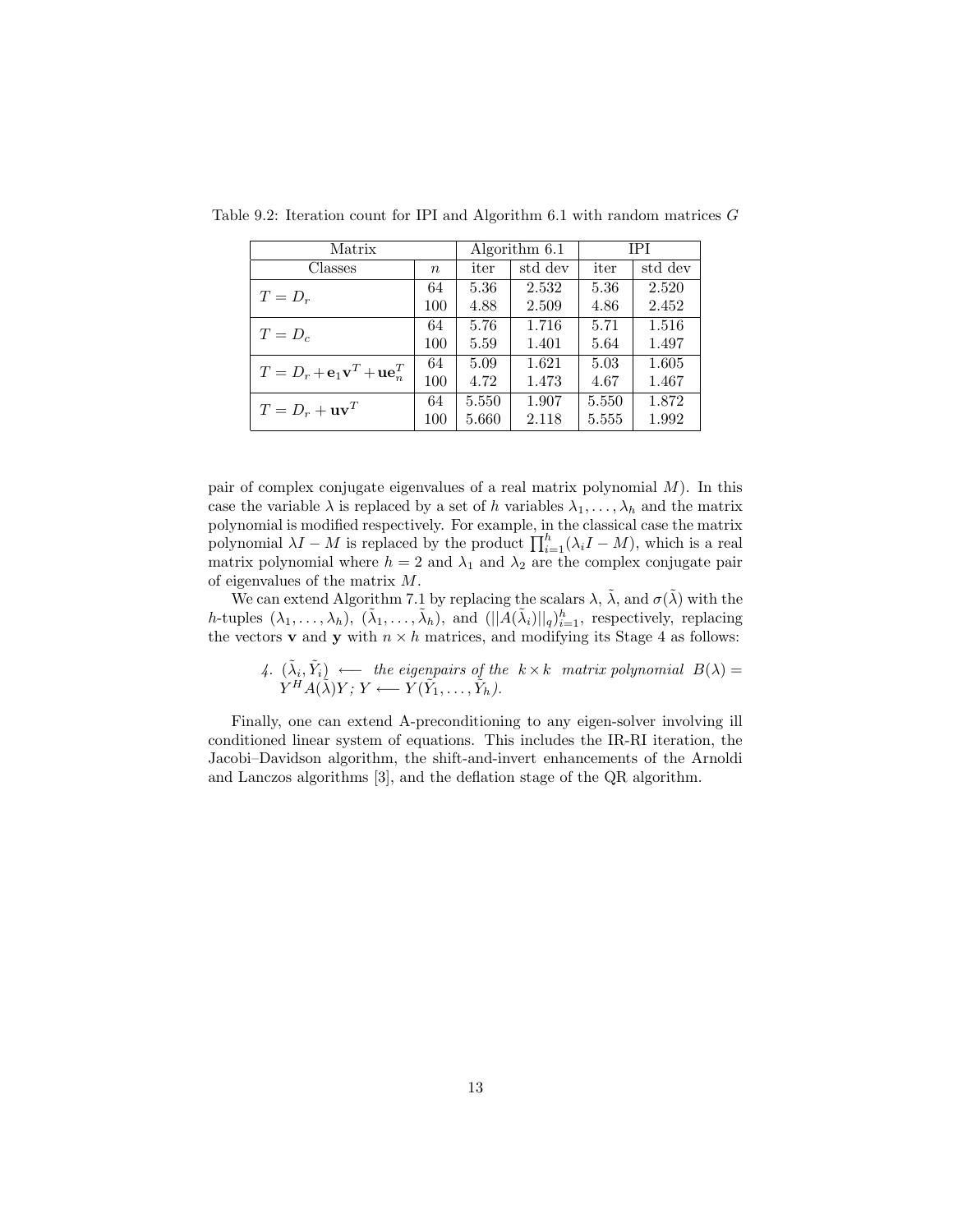# Appendix

# A The affects of A-preprocessing on the eigensystem

Theorem 2.1 implies some rational characteristic equations for the eigenvalues of a matrix polynomial  $A = A(\lambda)$ . Suppose  $g.m.A(\lambda) = r$  for a fixed value of  $\lambda$ , U and V are  $n \times r$  matrix polynomials in  $\lambda$ , and  $C = A + UV^H$ . Then matrix equation (2.5) turns into the system of  $r^2$  rational equations

$$
F(\lambda) = I_r - V^H C^{-1} U = 0_r \tag{A.1}
$$

satisfied by the eigenvalues  $\lambda$  with  $q.m.A(\lambda) = r$ . By pre- and post-multiplying matrix equation (A.1) by vectors  $s^H$  and **t** of dimension r, respectively, we obtain a single scalar equation in  $\lambda$ ,

$$
f(\lambda) = \mathbf{s}^H F(\lambda)\mathbf{t} = \mathbf{s}^H \mathbf{t} - \mathbf{s}^H V^H C^{-1} U \mathbf{t} = 0.
$$

Let us estimate the impact of random A-preprocessing on the geometric multiplicity of the eigenvalues. We recall some basic definitions and a basic result for randomized algebraic computations.

Random sampling of elements from a finite set  $\Sigma$  is their selection from the set  $\Sigma$  at random, independently of each other, and under the uniform probability distribution on  $\Sigma$ . A matrix is *random* if its entries are randomly sampled (from a fixed finite set  $\Sigma$ ).

An  $k \times l$  random unitary matrix is the  $k \times l$  Q-factor  $Q(M)$  in the QR factorization of random  $k \times l$  matrix M of the full rank.

**Lemma A.1.** [29] (cf. also [30], [31]). For a finite set  $\Sigma$  of cardinality  $|\Sigma|$ , let a polynomial in m variables have total degree d, let it not vanish identically on the set  $\Sigma^m$ , and let the values of its variables be randomly sampled from the set Σ. Then the polynomial vanishes with a probability of at most  $d/|\Sigma|$ .

**Theorem A.1.** Let  $A = A(\lambda)$ ,  $U = U(\lambda)$ , and  $V = V(\lambda)$  denote three matrix polynomials of sizes  $n \times n$ ,  $n \times r$ , and  $n \times r$ , respectively. Write  $C = A + UV^H$ . Fix a scalar  $\lambda$  and suppose that  $r \leq h = g.m.A(\lambda)$ . Then

a)  $g.m.c(\lambda) \geq h-r$  and

b)  $g.m.c(\lambda) = h - r$  with a probability of at least  $1 - 2r/|\Sigma|$  if the  $(m+n)r$ entries of the matrices U and V have been randomly sampled from a set  $\Sigma$  of cardinality  $|\Sigma|$ .

*Proof.* Part a) is immediate. Now suppose  $\lambda$  is fixed,  $\rho = \text{rank } A, q = \rho + r < n$ , and  $A_q$  is a  $q \times q$  submatrix of the matrix A such that rank  $A_q = \text{rank } A = \rho$ . Clearly, we can readily choose the matrices  $U$  and  $V$  such that the respective  $q \times q$  submatrix  $C_q$  of the matrix  $C = A + UV^H$  is nonsingular. Part b) follows from Lemma A.1 because det  $C_q$  is a nonzero polynomial of a degree of at most  $2r$  in the entries of the matrices U and V.  $\Box$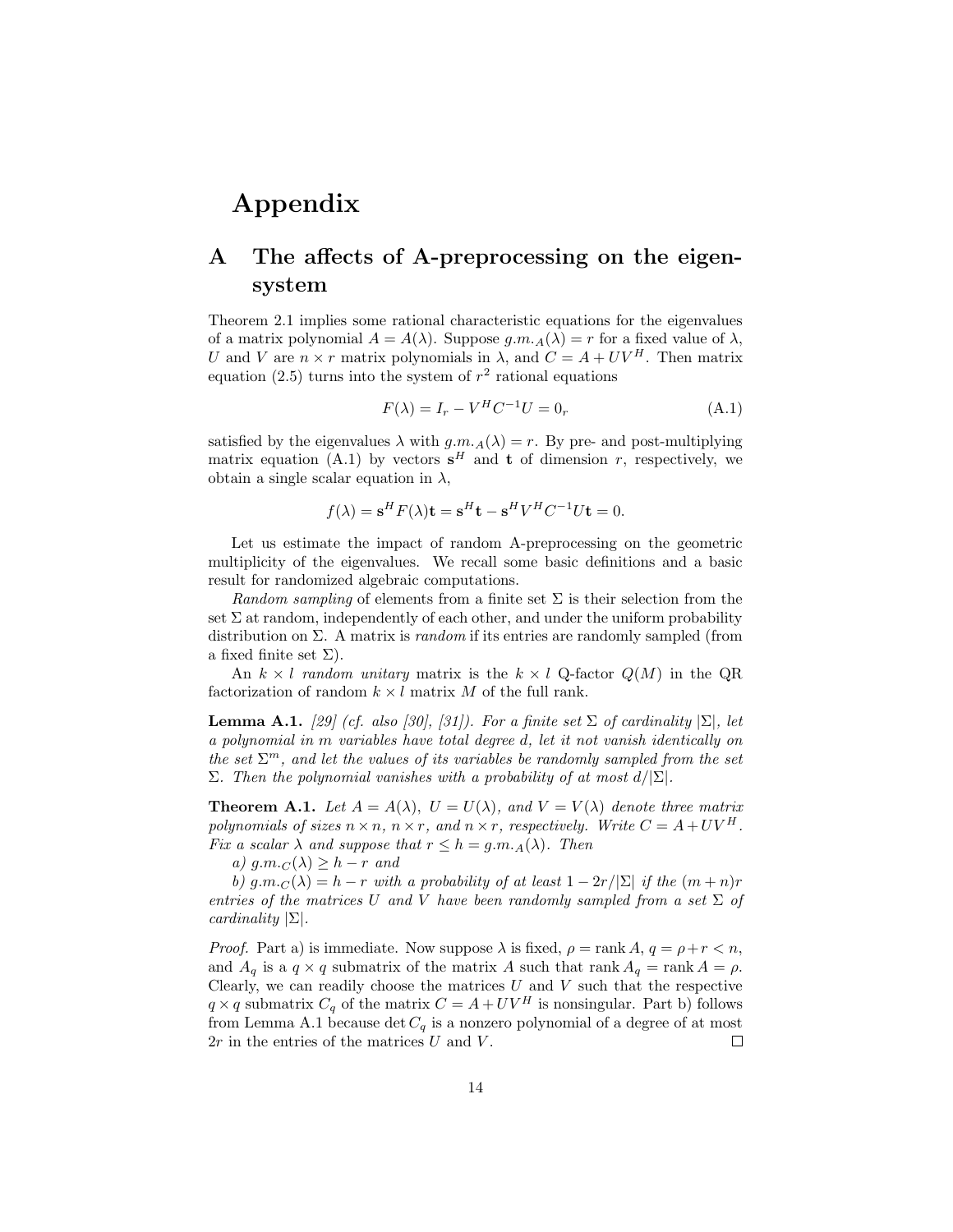It follows that randomized A-preprocessing of a rank  $r$  is likely to decrease the geometric multiplicity of a multiple eigenvalue  $\lambda$  by  $\min\{r, g.m.A(\lambda)\}\)$ , and we should expect similar impact on the clusters of the eigenvalues. For Hermitian matrices the eigenvalues are also the singular values, and so random APPs are likely to decompress a compressed singular spectrum.

It is also likely, however, that the approximation of an eigenvalue  $\lambda$  of multiplicity  $h > 1$  for a nonderogatory matrix A can be simplified if we apply a random APP  $UV^H$  of rank  $r = h - 1$  to obtain the matrix  $C = A + UV^H$ . Indeed, in virtue of Theorem A.1, we can expect that  $q.m.c(\lambda) = 1$ .

### B Application to polynomial root-finding

Matrix methods are effective and increasingly popular for the classical task of polynomial root-finding (see [23], [32]–[38], and the bibliography therein). The paper [23] exploits the structure of the input companion or generalized companion matrix to yield linear time per iteration versus quadratic time in the preceeding papers [33]–[35]. The root-finder relies on the IPI and, according to the test results in [23], is already slightly superior to the Durand–Kerner's (Weierstrass') celebrated root-finder. Application of A-preconditioning and aggregation should further enhance the power of this approach.

### References

- [1] G. H. Golub, C. F. Van Loan, Matrix Computations, 3rd edition, The Johns Hopkins University Press, Baltimore, Maryland, 1996.
- [2] G. W. Stewart, Matrix Algorithms, Vol I: Basic Decompositions, SIAM, Philadelphia, 1998.
- [3] G. W. Stewart, Matrix Algorithms, Vol II: Eigensystems, SIAM, Philadelphia, 1998 (first edition), 2001 (second edition).
- [4] J. W. Demmel, Applied Numerical Linear Algebra, SIAM, Philadelphia, 1997.
- [5] L. N. Trefethen, D. Bau, III, Numerical Linear Algebra, SIAM, Philadelphia, 1997.
- [6] V. Y. Pan, Computations in the Null Spaces with Additive Preconditioning, Technical Report TR 2007, CUNY Ph.D. Program in Computer Science, Graduate Center, City University of New York, 2007.
- [7] V. Y. Pan, D. Ivolgin, B. Murphy, R. E. Rosholt, Y. Tang, X. Yan, Additive Preconditioning for Matrix Computations, Technical Report TR 2007, CUNY Ph.D. Program in Computer Science, Graduate Center, City University of New York, 2007.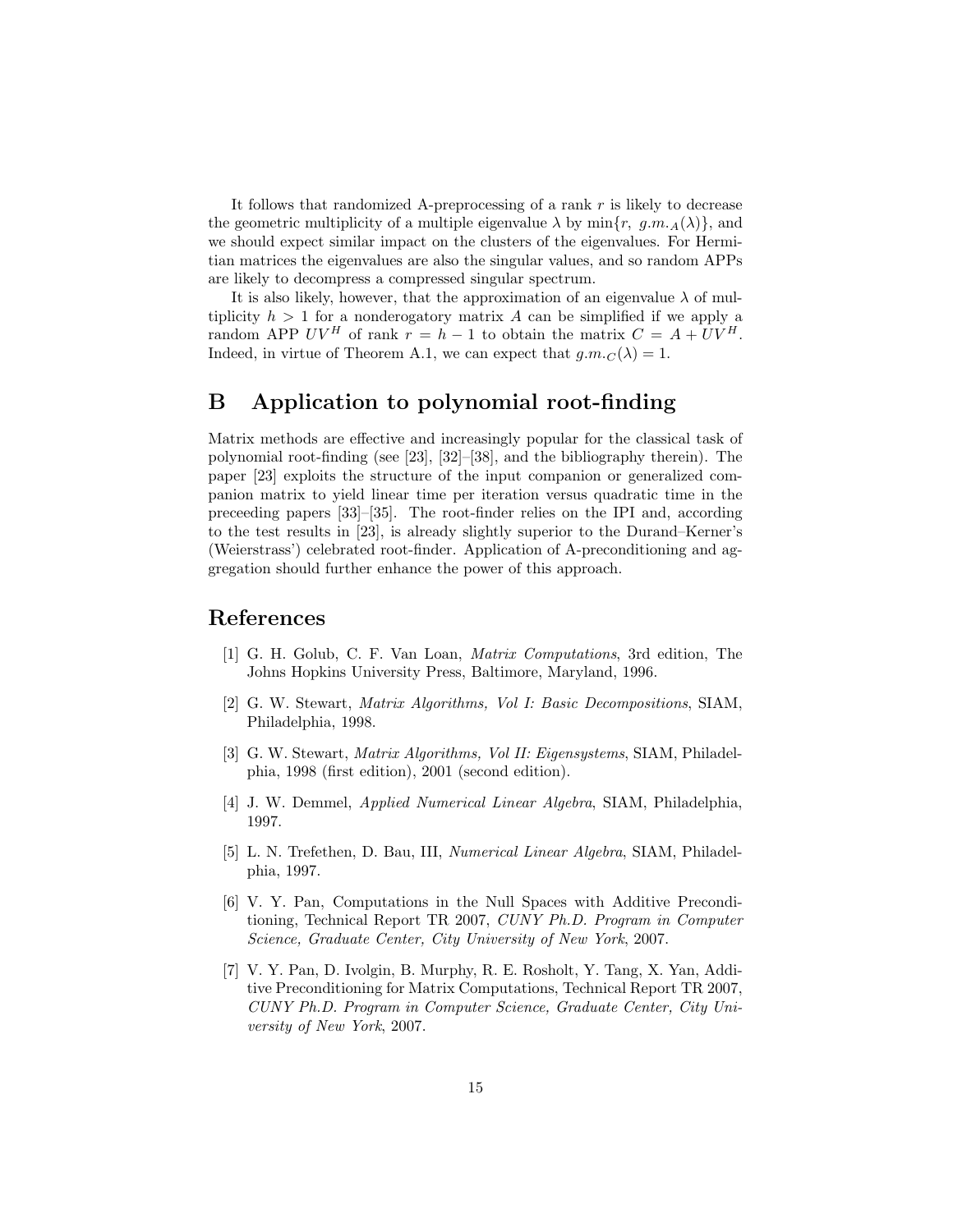- [8] R. Barrett, M. W. Berry, T. F. Chan, J. Demmel, J. Donato, J. Dongarra, V. Eijkhout, R. Pozo, C. Romine, H. van der Vorst, Templates for the Solution of Linear Systems: Building Blocks for Iterative Methods, SIAM, Philadelphia, 1993.
- [9] Y. Saad, Iterative Methods for Sparse Linear Systems, PWS Publishing Co., Boston, 1996 (first edition) and SIAM Publications, Philadelphia, 2003 (second edition).
- [10] H. A. van der Vorst, Iterative Krylov Methods for Large Linear Systems, Cambridge University Press, Cambridge, England, 2003.
- [11] V. Y. Pan, The Schur Aggregation and Extended Iterative Refinement, Technical Report TR 2007, CUNY Ph.D. Program in Computer Science, Graduate Center, City University of New York, 2007.
- [12] W. L. Miranker, V. Y. Pan, Methods of Aggregations, Linear Algebra and Its Applications, 29, 231–257, 1980.
- [13] Pan, V.Y., How Can We Speed up Matrix Multiplication? SIAM Rev., 26, 3, 393–415, 1984.
- [14] D. Coppersmith, S. Winograd, Matrix Multiplicaton via Arithmetic Progressions, *J. of Symbolic Computation*, **9**, **3**, 251–280, 1990.
- [15] J. Laderman, V. Y. Pan, H. X. Sha, On Practical Algorithms for Accelerated Matrix Multiplication, Linear Algebra and Its Applications, 162– 164, 557–588, 1992.
- [16] I. Kaporin, A Practical Algorithm for Faster Matrix Multiplication, Numerical Linear Algebra with Applications, 6, 8, 687-700, 1999.
- [17] I. Kaporin, The Aggregation and Cancellation Techniques As a Practical Tool for Faster Matrix Multiplication, Theoretical Computer Science, 315, 2–3, 469–510, 2004.
- [18] M. T. Chu, R. E. Funderlic, G. H. Golub, A Rank-One Reduction Formula and Its Applications to Matrix Factorizations, SIAM Review, 37, 4, 512– 530, 1995.
- [19] L. Hubert, J. Meulman, W. Heiser, Two Purposes for Matrix Factorization: A Historical Appraisal, SIAM Review, 42, 1, 68–82, 2000.
- [20] G. H. Golub, Some Modified Matrix Eigenvalue Problems, SIAM Review, 15, 318–334, 1973.
- [21] D. Bini, V. Y. Pan, Computing Matrix Eigenvalues and Polynomial Zeros Where the Output Is Real, SIAM J. on Computing, 27, 4, 1099–1115, 1998. (Proceedings version in Proc. 2nd Ann. ACM-SIAM Symp. on Discrete Algorithms (SODA'91), 384–393, ACM Press, New York, and SIAM Publications, Philadelphia, 1991.)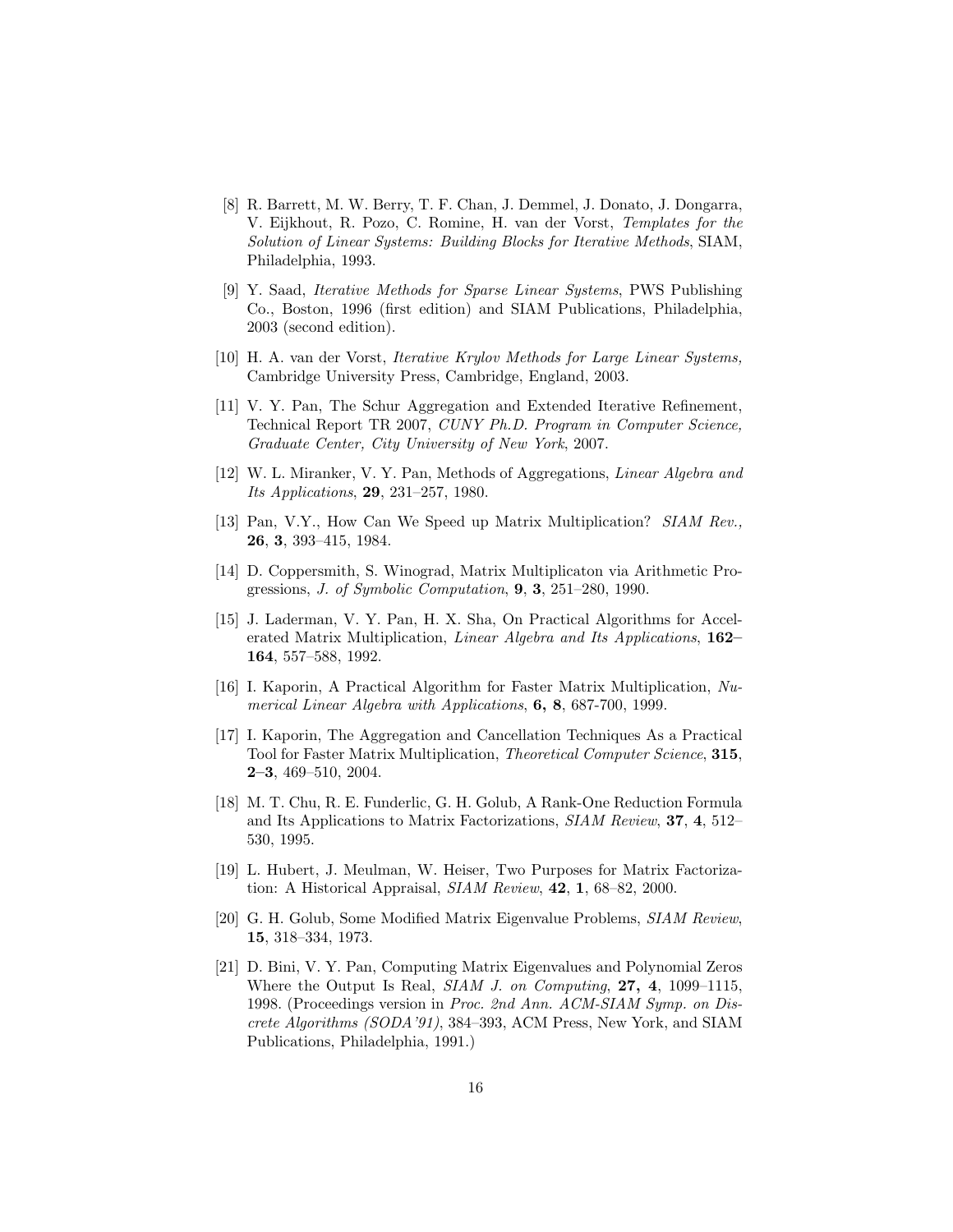- [22] E. R. Jessup, A Case Against a Divide and Conquer Approach to the Nonsymmetric Eigenvalue Problem, Appl. Numer. Math., 12, 403–420, 1993.
- [23] D. A. Bini, L. Gemignani, V. Y. Pan, Inverse Power and Durand/Kerner Iteration for Univariate Polynomial Root-finding, Computers and Mathematics (with Applications),  $47, 2/3, 447-459$ , January 2004. (Also Technical Reports TR 2002 003 and 2002 020, CUNY Ph.D. Program in Computer Science, Graduate Center, City University of New York, 2002.)
- [24] J. H. Wilkinson, The Algebraic Eigenvalue Problem, Clarendon Press, Oxford, 1965.
- [25] Z. Bai, J. Demmel, J. Dongarra, A. Ruhe, H. van der Vorst, editors, Templates for the Solution of Algebraic Eigenvalue Problems: A Practical Guide, SIAM, Philadelphia, 2000.
- [26] B. N. Parlett, *The Symmetric Eigenvalue Problem*, Prentice-Hall, Englewood Cliffs, New Jersey, 1980, and SIAM, Philadelphia, 1998.
- [27] I. C. F. Ipsen, Computing an Eigenvector with Inverse Iteration, SIAM Review, 39, 354–391, 1998.
- [28] T. Kailath, Linear Systems, Prentice-Hall, Englewood Cliffs, New Jersey, 1980.
- [29] R. A. Demillo, R. J. Lipton, A Probabilistic Remark on Algebraic Program Testing, Information Processing Letters, 7, 4, 193–195, 1978.
- [30] R. E. Zippel, Probabilistic Algorithms for Sparse Polynomials, Proceedings of EUROSAM'79, Lecture Notes in Computer Science, 72, 216–226, Springer, Berlin, 1979.
- [31] J. T. Schwartz, Fast Probabilistic Algorithms for Verification of Polynomial Identities, Journal of ACM, 27, 4, 701–717, 1980.
- [32] V. Y. Pan, Solving a Polynomial Equation: Some History and Recent Progress, SIAM Review, 39, 2, 187–220, 1997.
- [33] F. Malek, R. Vaillancourt, Polynomial Zerofinding Iterative Matrix Algorithms, Computers and Math. (with Applications), 29, 1, 1–13, 1995.
- [34] F. Malek, R. Vaillancourt, A Composite Polynomial Zerofinding Matrix Algorithm, Computers and Math. (with Applications), 30, 2, 37–47, 1995.
- [35] S. Fortune, An Iterated Eigenvalue Algorithm for Approximating Roots of Univariate Polynomials, J. of Symbolic Computation, 33, 5, 627–646, 2002. (Proc. version in Proc. Intern. Symp. on Symbolic and Algebraic Computation (ISSAC'01), 121–128, ACM Press, New York, 2001.)